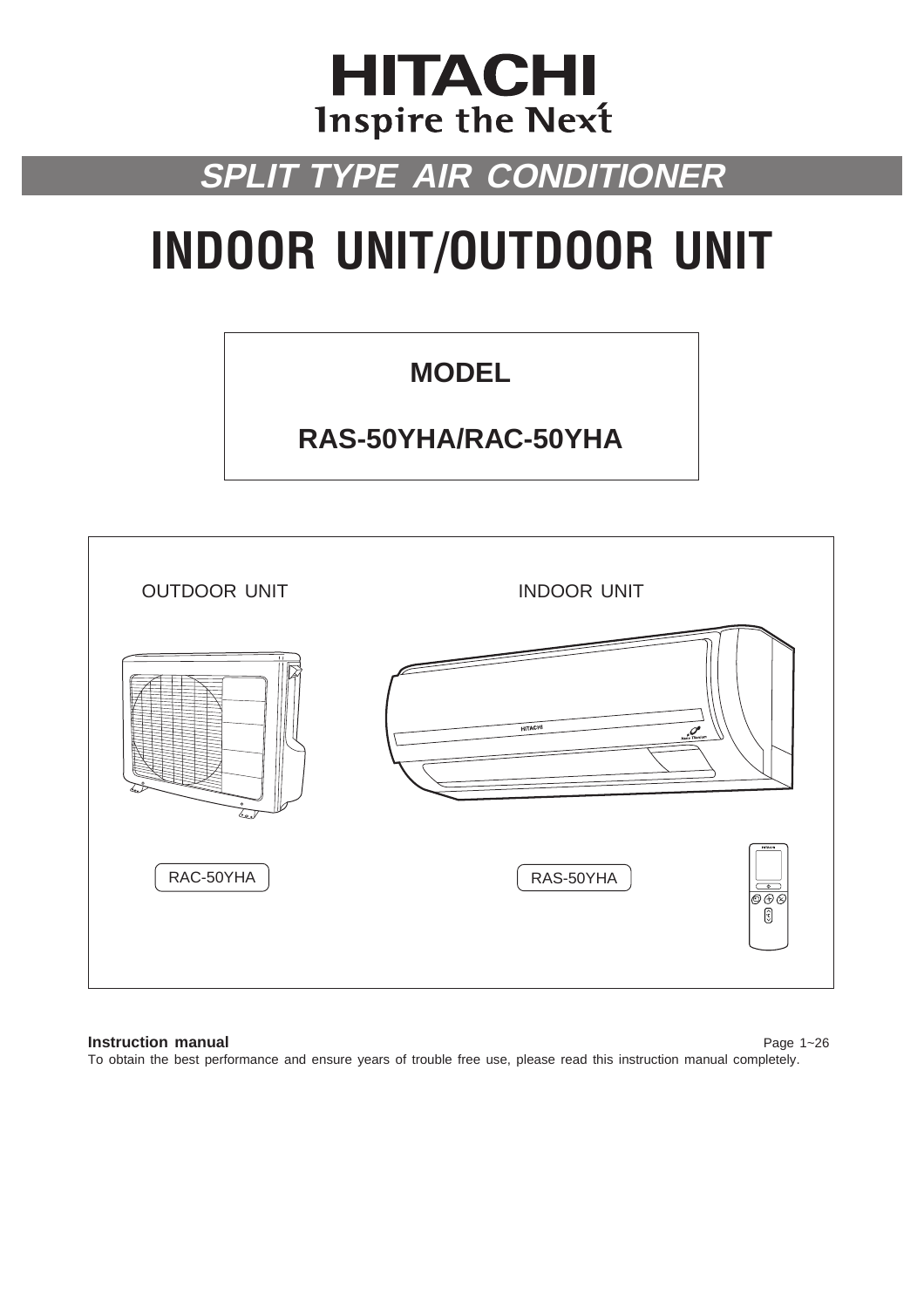

# **SAFETY PRECAUTION**

- Please read the "Safety Precaution" carefully before operating the unit to ensure correct usage of the unit.
- Pay special attention to signs of "A Warning" and "A Caution". The "Warning" section contains matters which, if not observed strictly, may cause death or serious injury. The "Caution" section contains matters which may result in serious consequences if not observed properly. Please observe all instructions strictly to ensure safety.
- The sign indicate the following meanings.

| Ø | Make sure to connect earth line.                  | $\sqrt{1}$ $\Diamond$ The sign in the figure indicates prohibition. |
|---|---------------------------------------------------|---------------------------------------------------------------------|
|   | Indicates the instructions that must be followed. |                                                                     |

● Please keep this manual after reading.

### **WARNING PRECAUTIONS DURING INSTALLATION** ● Do not reconstruct the unit. Water leakage, fault, short circuit or fire may occur if you reconstruct the unit by yourself. ● Please ask your sales agent or qualified technician for the installation of your unit. Water leakage, short circuit or fire may occur if you install the unit by yourself. ● Please use earth line. Do not place the earth line near water or gas pipes, lightning-conductor, or the earth line of telephone. Improper installation of earth line may cause electric shock. ● A circuit breaker should be installed depending on the mounting site of the unit. Without a circuit breaker, the danger of electric shock exists. ● Do not install near location where there is flammable gas. The outdoor unit may catch fire if flammable gas leaks around it. ● Please ensure smooth flow of water when installing the drain hose. **CAUTION ! !**

## **PRECAUTIONS DURING SHIFTING OR MAINTENANCE**

- Should abnormal situation arises (like burning smell), please stop operating the unit and turn off the circuit breaker. Contact your agent. Fault, short circuit or fire may occur if you continue to operate the unit under abnormal situation.
	- Please contact your agent for maintenance. Improper self maintenance may cause electric shock and fire.
	- Please contact your agent if you need to remove and reinstall the unit. Electric shock or fire may occur if you remove and reinstall the unit yourself improperly.

## **PRECAUTIONS DURING OPERATION**

• Avoid an extended period of direct air flow for your health.



**W A R N !**

**W A R N I N G**

**!**

**I N G**

- Do not insert a finger, a rod or other objects into the air outlet or inlet. As the fan is rotating at a high speed, it will cause injury. Before cleaning, be sure to stop the operation and turn the breaker OFF.
- Do not use any conductor as fuse wire, this could cause fatal accident.



● During thunder storm, disconnect and turn off the circuit breaker.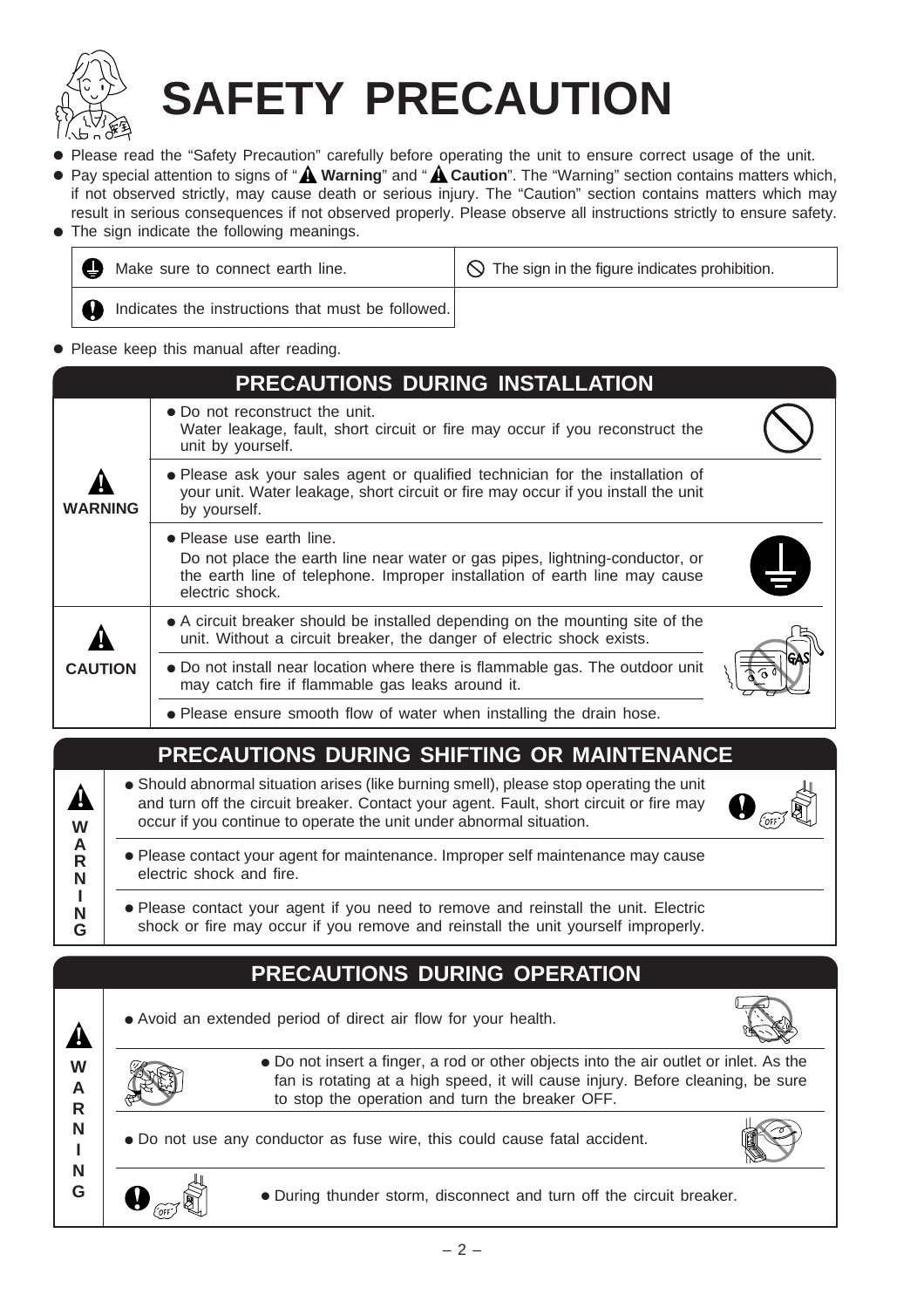## **PRECAUTIONS DURING OPERATION**

● The product shall be operated under the manufacturer specification and not for any other intended use.





● Do not attempt to operate the unit with wet hands, this could cause fatal accident.

● When operating the unit with burning equipments, regularly ventilate the room to avoid oxygen insufficiency.





● Do not direct the cool air coming out from the air-conditioner panel to face household heating apparatus as this may affect the working of apparatus such as the electric kettle, oven etc.

● Please ensure that outdoor mounting frame is always stable, firm and without defect. If not, the outdoor unit may collapse and cause danger.





● Do not splash or direct water to the body of the unit when cleaning it as this may cause short circuit.

● Please switch off the unit and turn off the circuit breaker during cleaning, the

● Do not use any aerosol or hair sprays near the indoor unit. This chemical can adhere on heat exchanger fin and blocked the evaporation water flow to drain pan. The water will drop on tangential fan and cause water splashing out from indoor unit.





**!**

 $\bigoplus$   $_{\widehat{{\mathcal C}\text{off}}}$ ● Turn off the circuit breaker if the unit is not to be operated for a long period.

**N**



● Do not climb on the outdoor unit or put objects on it.

high-speed fan inside the unit may cause danger.

● Do not put water container (like vase) on the indoor unit to avoid water dripping into the unit. Dripping water will damage the insulator inside the unit and causes short-circuit.





- Do not place plants directly under the air flow as it is bad for the plants.
- When operating the unit with the door and windows opened, (the room humidity is always above 80%) and with the air deflector facing down or moving automatically for a long period of time, water will condense on the air deflector and drips down occasionally. This will wet your furniture. Therefore, do not operate under such condition for a long time.
- If the amount of heat in the room is above the cooling or heating capability of the unit (for example: more people entering the room, using heating equipments and etc.), the preset room temperature cannot be achieved.
- This appliance is not intended for use by young children or infirm persons unless they have been adequately supervised by a responsible person to ensure that they can use the appliance safely.
- Young children should be supervised to ensure that they do not play with the appliance.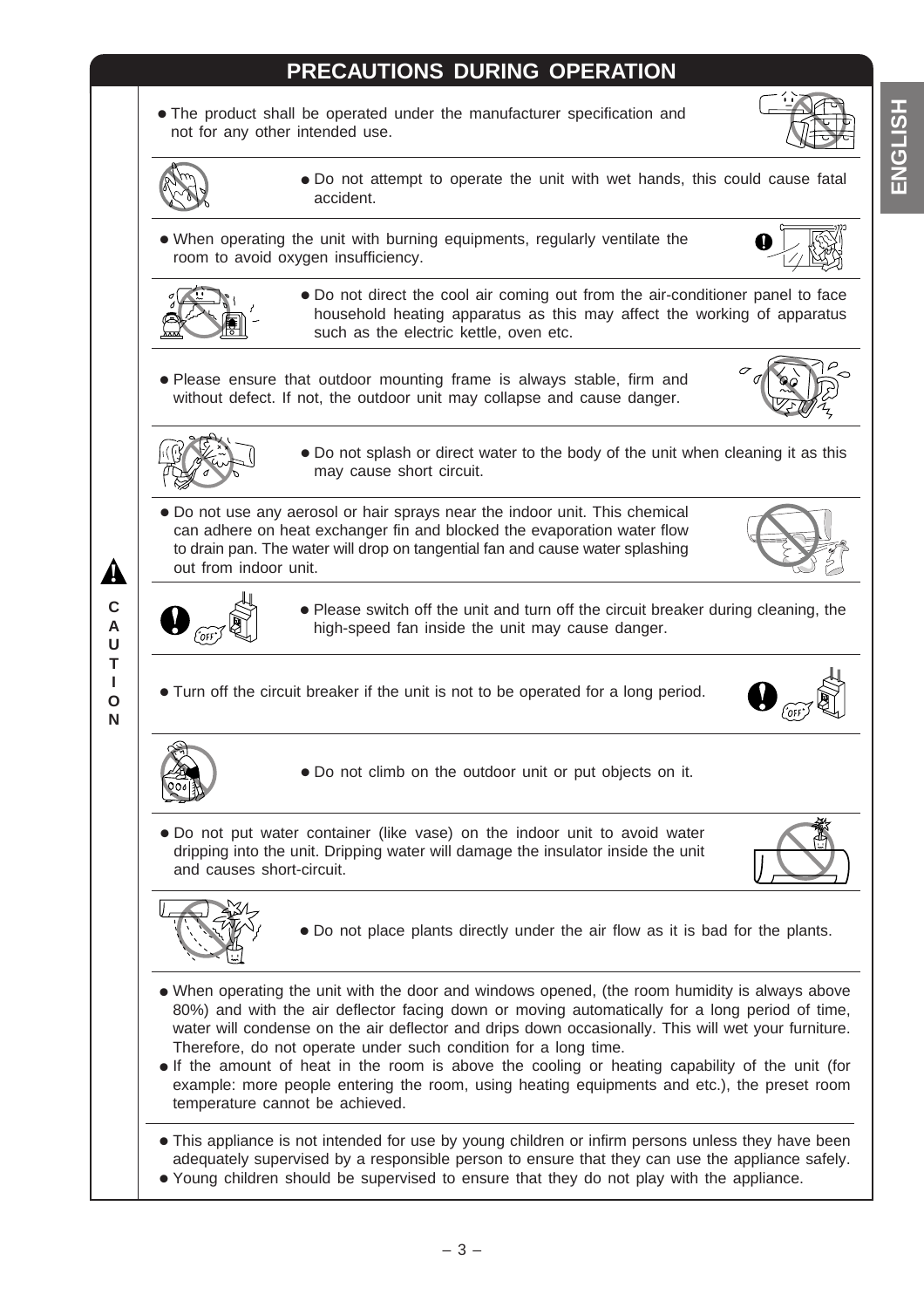## **INDOOR UNIT**



## **OUTDOOR UNIT**



## **MODEL NAME AND DIMENSIONS**

| <b>MODEL</b> | WIDTH (mm) | HEIGHT (mm) | DEPTH (mm) |
|--------------|------------|-------------|------------|
| RAS-50YHA    | 780        | 280         | 215        |
| RAC-50YHA    | 850        | 650         | 298        |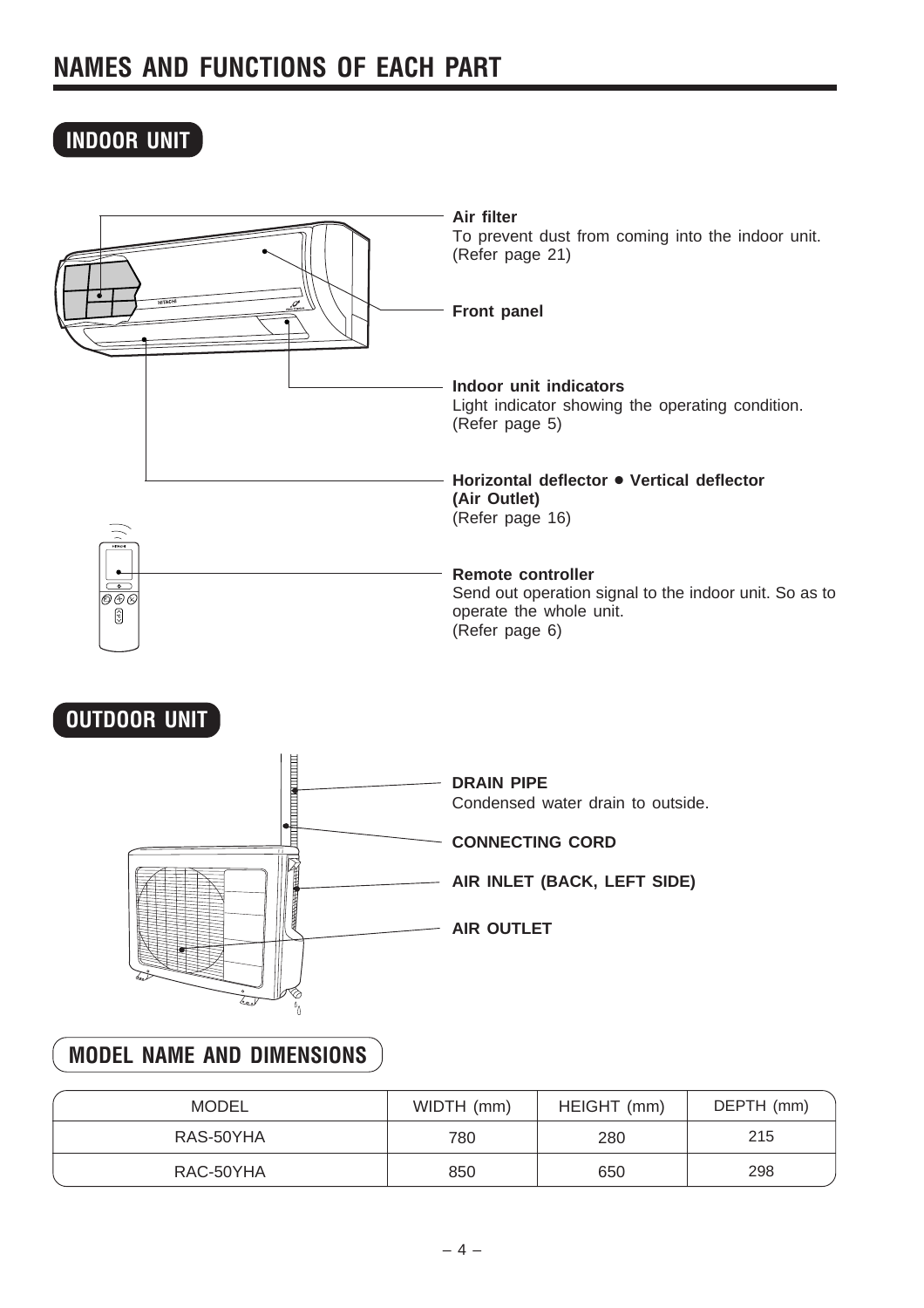## **INDOOR UNIT INDICATORS**



### **FILTER LAMP**

When the device is operated for a total of about 100 hours, the FILTER lamp lights to indicate that it is time to clean the filter.

### **OPERATION LAMP**

This lamp lights during operation.

The OPERATION LAMP flashes in the following cases during heating.

### **(1) During preheating**

For about 2–3 minutes after starting up.

### **(2) During defrosting**

Defrosting will be performed about once every one hour when frost forms on the heat exchanger of the outdoor unit, for 5–10 minutes each time.

### **TIMER LAMP**

This lamp lights when the timer is working.

## **OPERATION INDICATOR**



### **TEMPORARY SWITCH**

Use this switch to start and stop when the remote controller does not work. [Use non-conductor stick (example toothpick)]

- By pressing the temporary switch, the operation is done in previously set operation mode.
- When the operation is done using the temporary switch after the power source is turned off and turn on again, the operation is done in automatic mode.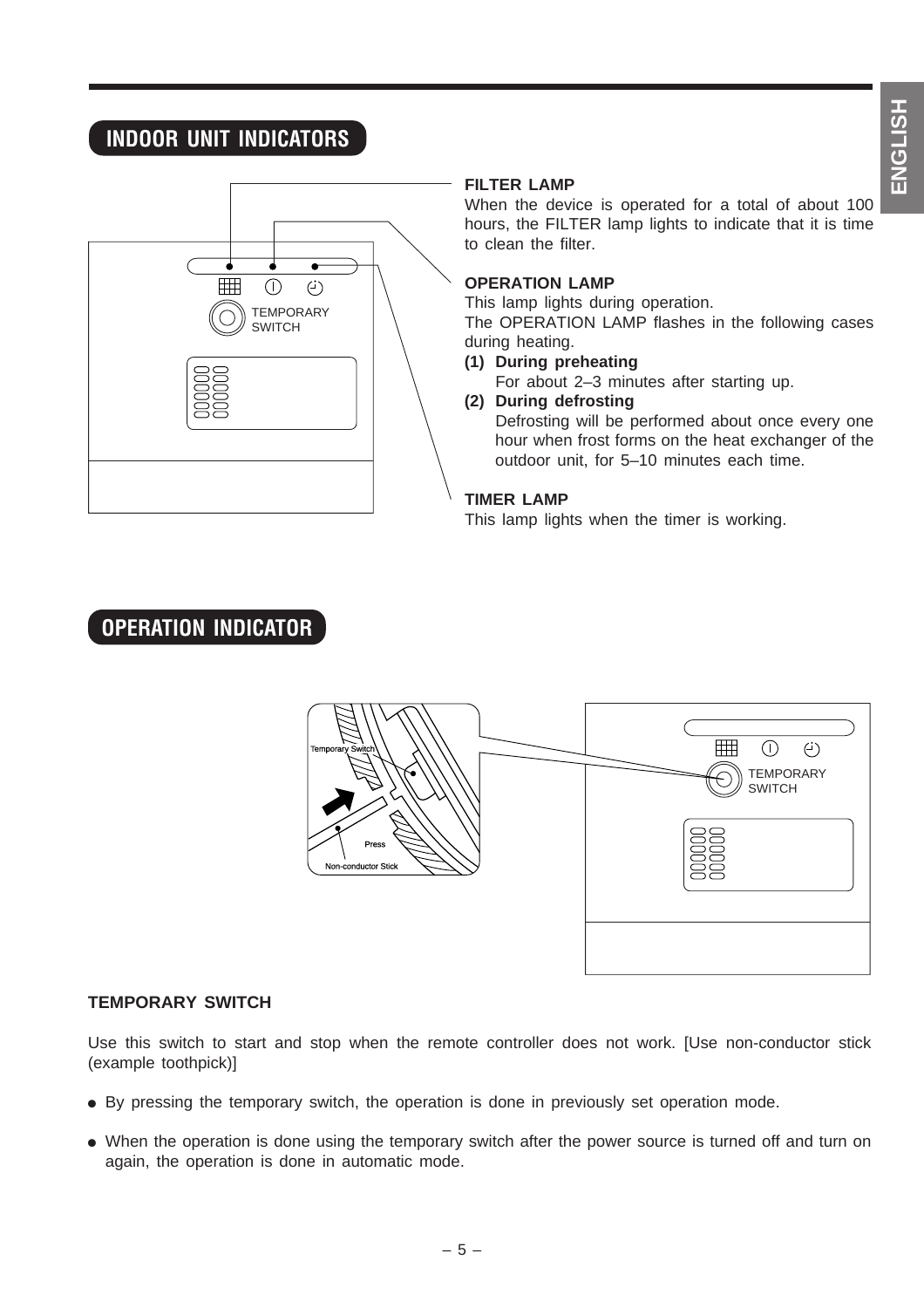### **REMOTE CONTROLLER**

- This controls the operation of the indoor unit. The range of control is about 7 meters. If indoor lighting is controlled electronically, the range of control may be shorter. This unit can be fixed on a wall using the fixture provided. Before fixing it, make sure the indoor unit can be controlled from the remote controller.
- Handle the remote controller with care. Dropping it or getting it wet may compromise its signal transmission capability.
- After new batteries are inserted into the remote controller, the unit will initially require approximately 10 seconds to respond to commands and operate.

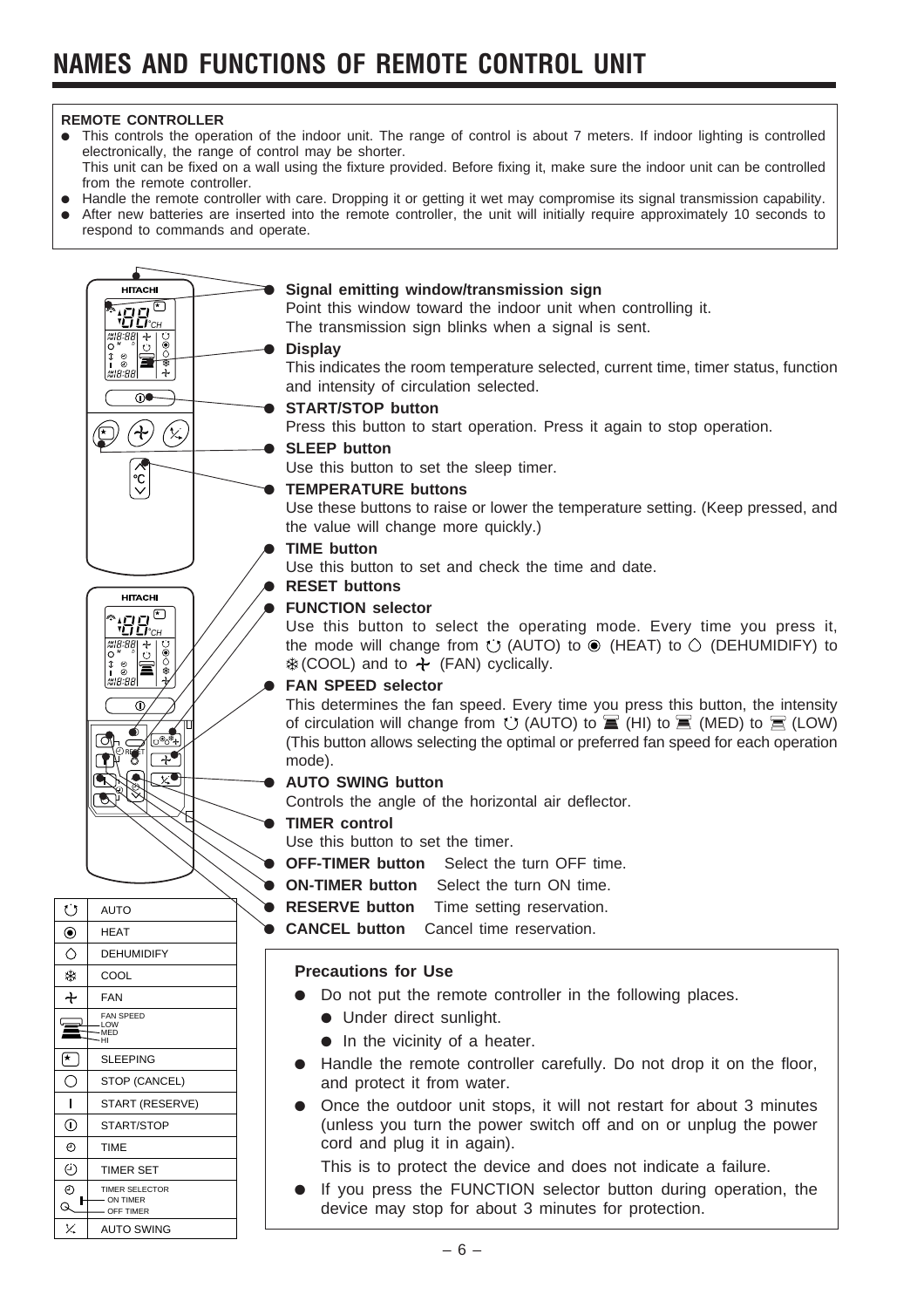## **VARIOUS FUNCTIONS**

## ■ Auto Restart Control

- If there is a power failure, operation will be automatically restarted when the power is resumed with previous operation mode and airflow direction.
- (As the operation is not stopped by remote controller.)
- If you intend not to continue the operation when the power is resumed, switch off the power supply.
- When you switch on the circuit breaker, the operation will be automatically restarted with previous operation mode and airflow direction.
	- Note: 1. If you do not require Auto Restart Control, please consult your sales agent or OFF by remote control. 2. Auto Restart Control is not available when Timer or Sleep Timer mode is set.

## **AUTOMATIC OPERATION**

The device will automatically determine the mode of operation, HEAT, COOL or DEHUMIDIFY depending on the current room temperature. The selected mode of operation will change when the room temperature varies. However the mode of operation will not change when indoor unit connected to multi type outdoor unit.

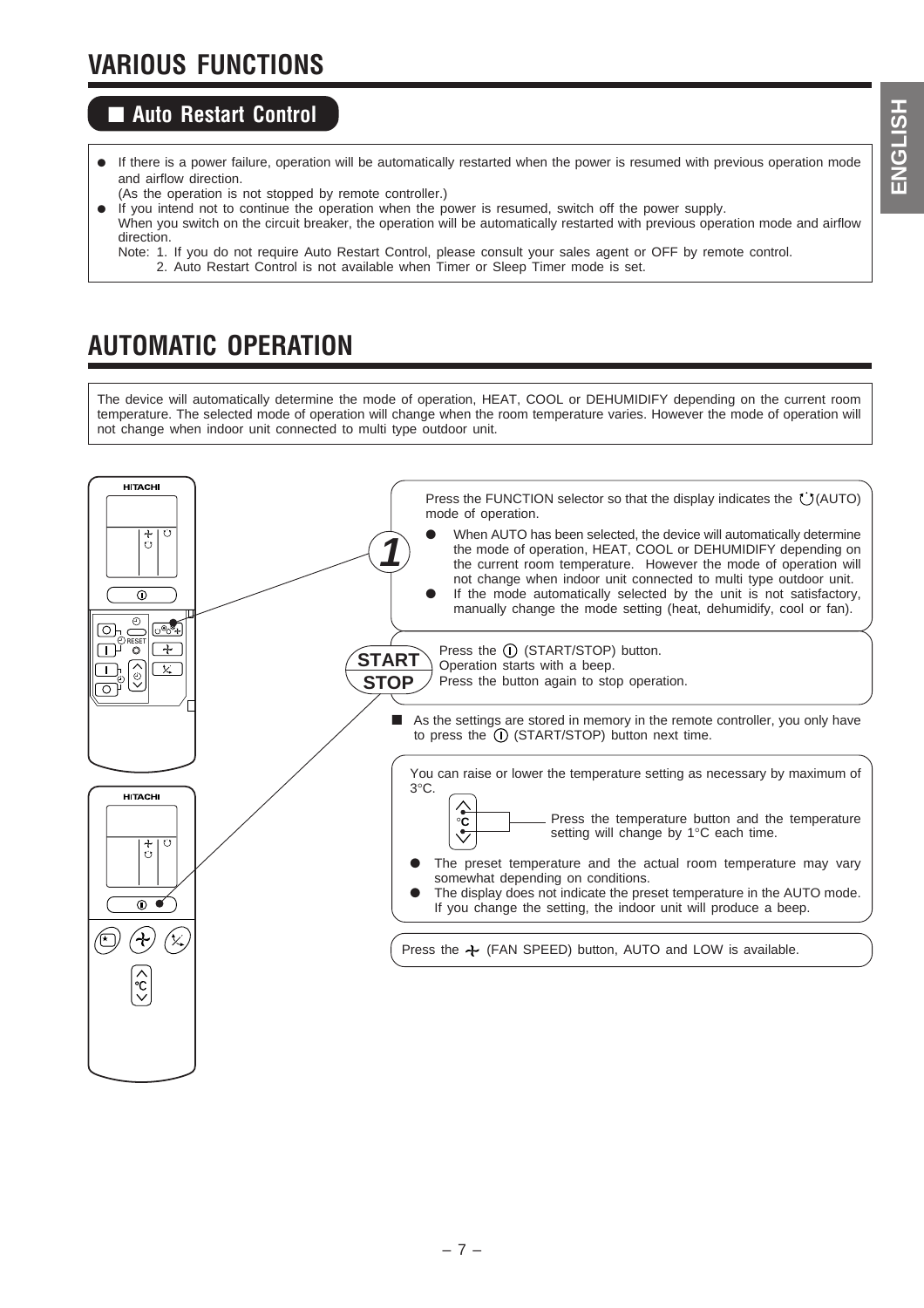- Use the device for heating when the outdoor temperature is under  $21^{\circ}$ C.
- When it is too warm (over 21°C), the heating function may not work in order to protect the device.
- In order to keep reliability of the device, please use this device above -15<sup>°</sup>C of the outdoor temperature.

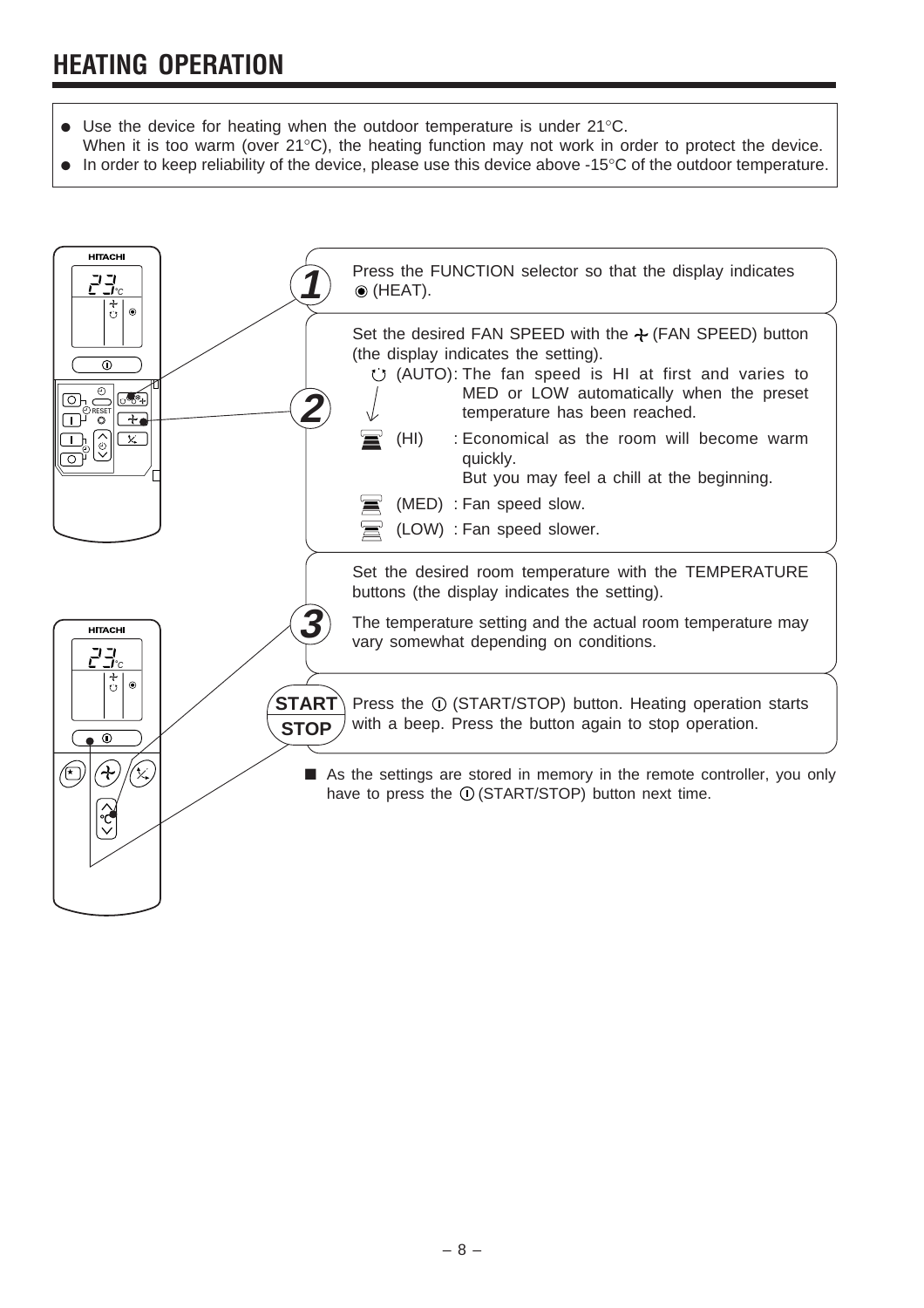## **DEHUMIDIFYING OPERATION**

Use the device for dehumidifying when the room temperature is over 16°C. When it is under 15°C, the dehumidifying function will not work.



When the room temperature is higher than the temperature setting: The device will dehumidify the room, reducing the room temperature to the preset level.

When the room temperature is lower than the temperature setting: Dehumidifying will be performed at the temperature setting slightly lower than the current room temperature, regardless of the temperature setting. The function will stop (the indoor unit will stop emitting air) as soon as the room temperature becomes lower than the setting temperature.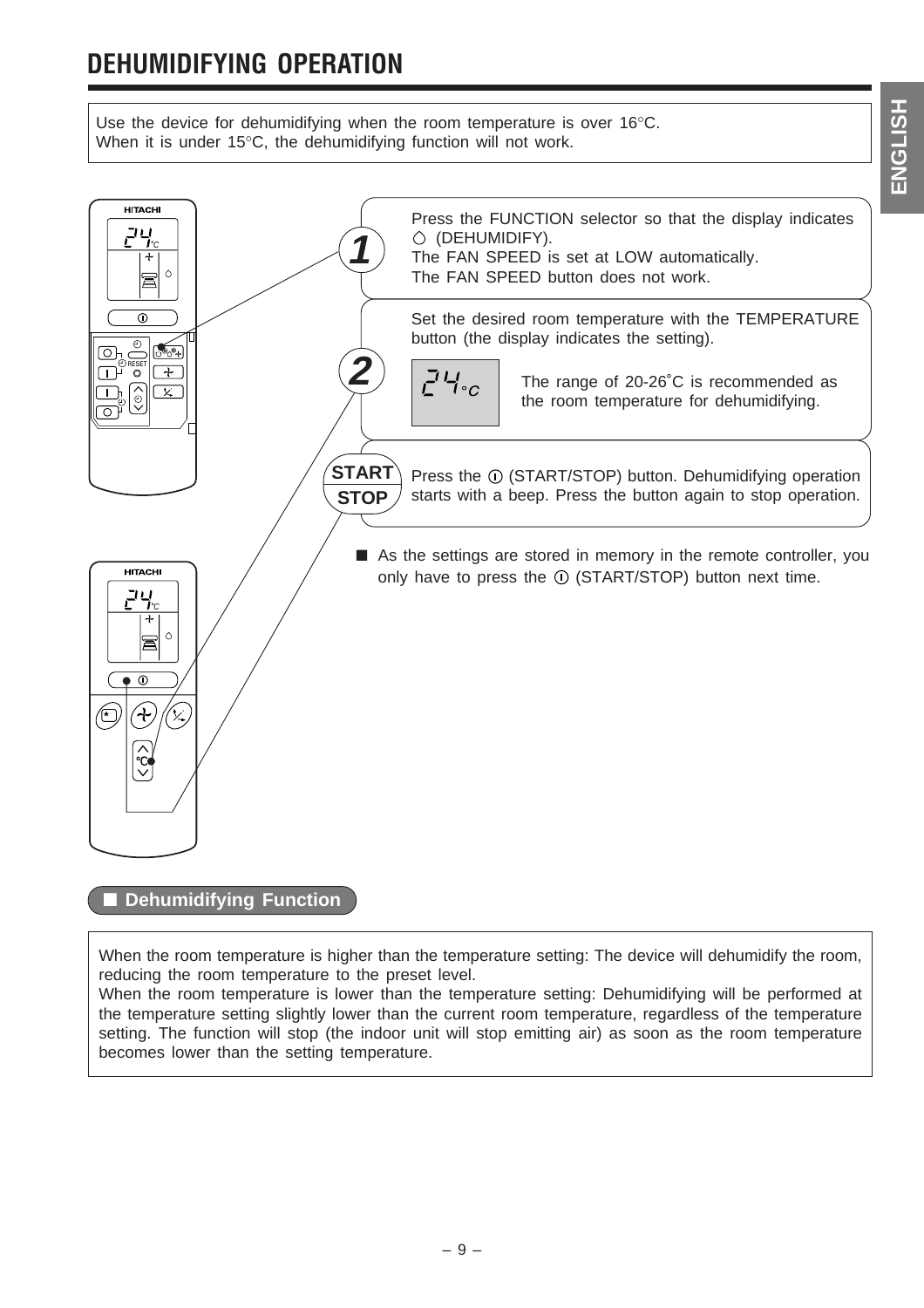## **COOLING OPERATION**

Use the device for cooling when the outdoor temperature is 10-43°C.

If in doors humidity is very high (80%), some dew may form on the air outlet grille of the indoor unit.

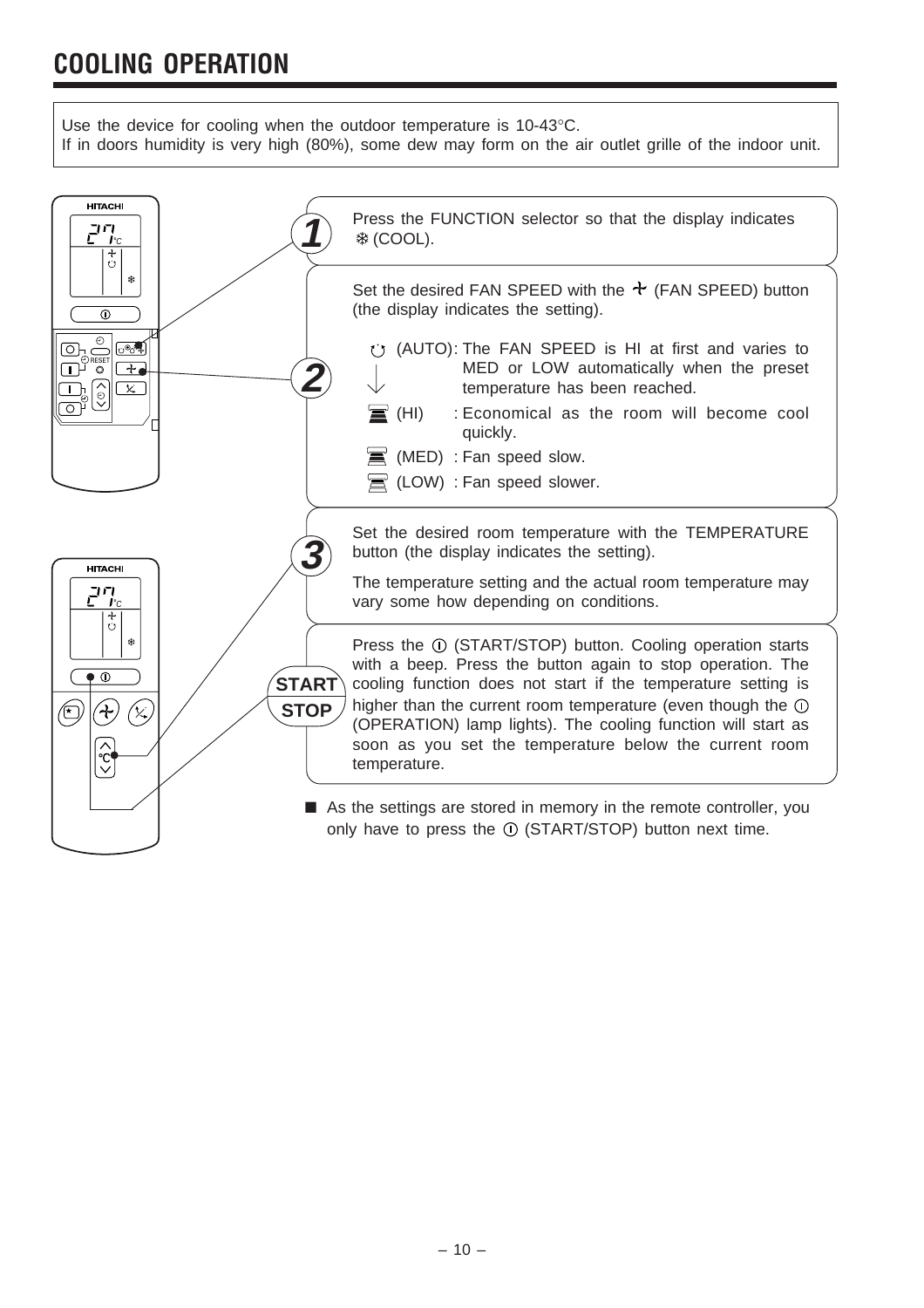You can use the device simply as an air circulator. Use this function to dry the interior of the indoor unit at the end of summer.



| <b>FAN SPEED (AUTO)</b><br>When the AUTO fan speed mode is set in the cooling/heating operation: |                                                                                                                                                                                                                                                                                                                                       |  |  |
|--------------------------------------------------------------------------------------------------|---------------------------------------------------------------------------------------------------------------------------------------------------------------------------------------------------------------------------------------------------------------------------------------------------------------------------------------|--|--|
| For the heating operation                                                                        | • The fan speed will automatically change according to the temperature<br>of discharged air.<br>• When the difference of room temperature and setting temperature is<br>large, fan starts to run at HI speed.<br>• When the room temperature reaches setting temperature, fan speed<br>changes to LOW automatically.                  |  |  |
| For the cooling operation                                                                        | • When the difference of room temperature and setting temperature is<br>large, fan starts to run at HI speed.<br>• After room temperature reaches the preset temperature, the cooling<br>operation, which changes the fan speed and room temperature to obtain<br>optimum conditions for natural healthful cooling will be performed. |  |  |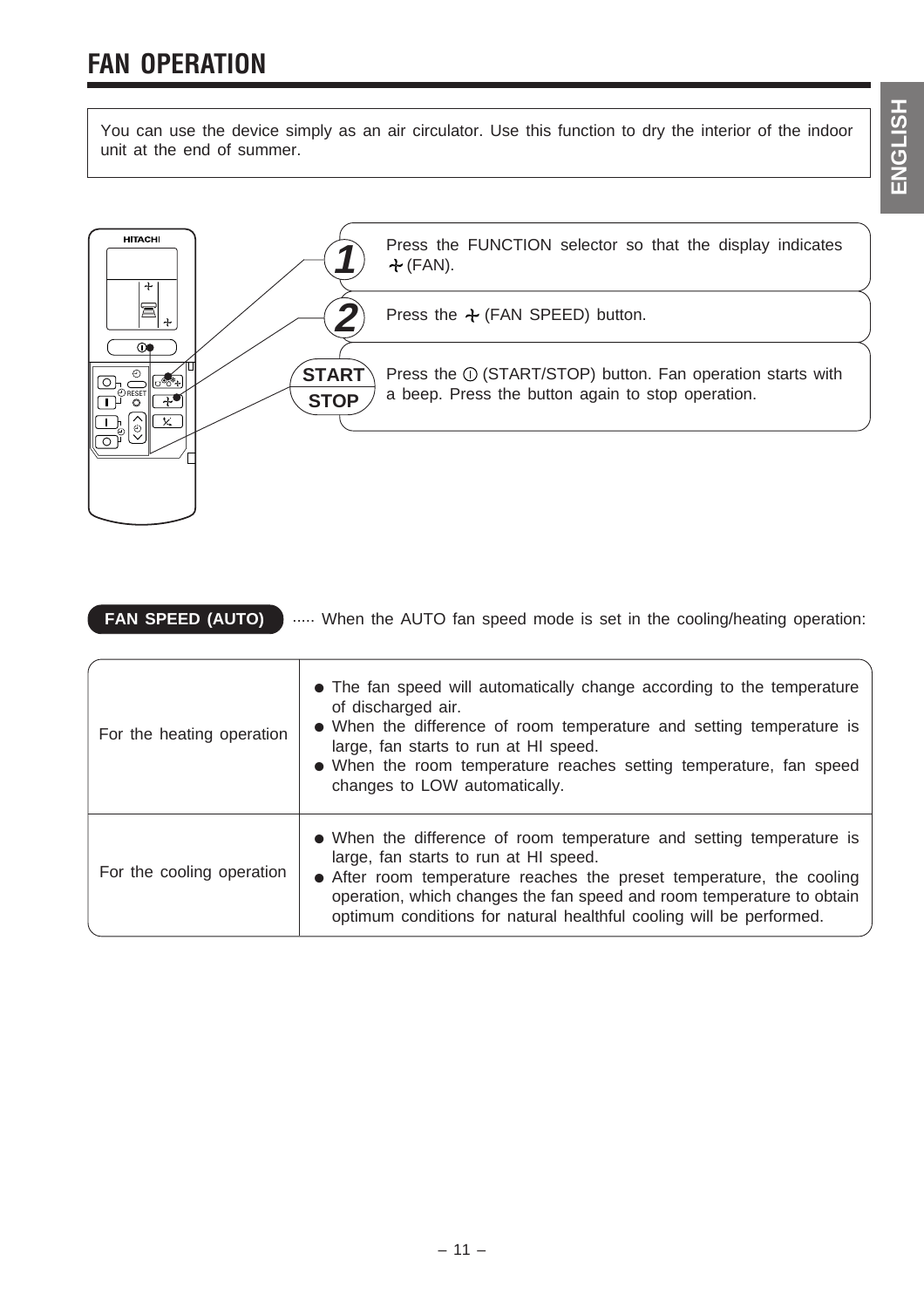## **HOW TO SET THE TIMER**



### **How to Cancel Reservation**

Point the signal window of the remote controller toward the indoor unit, and press the  $\bigcirc$  (CANCEL) button.

The  $\odot$  (RESERVED) sign goes out with a beep and the  $\odot$  (TIMER) lamp turns off on the indoor unit.

## **NOTE**

You can set only one of the OFF-timer, ON-timer and ON/OFF-timer.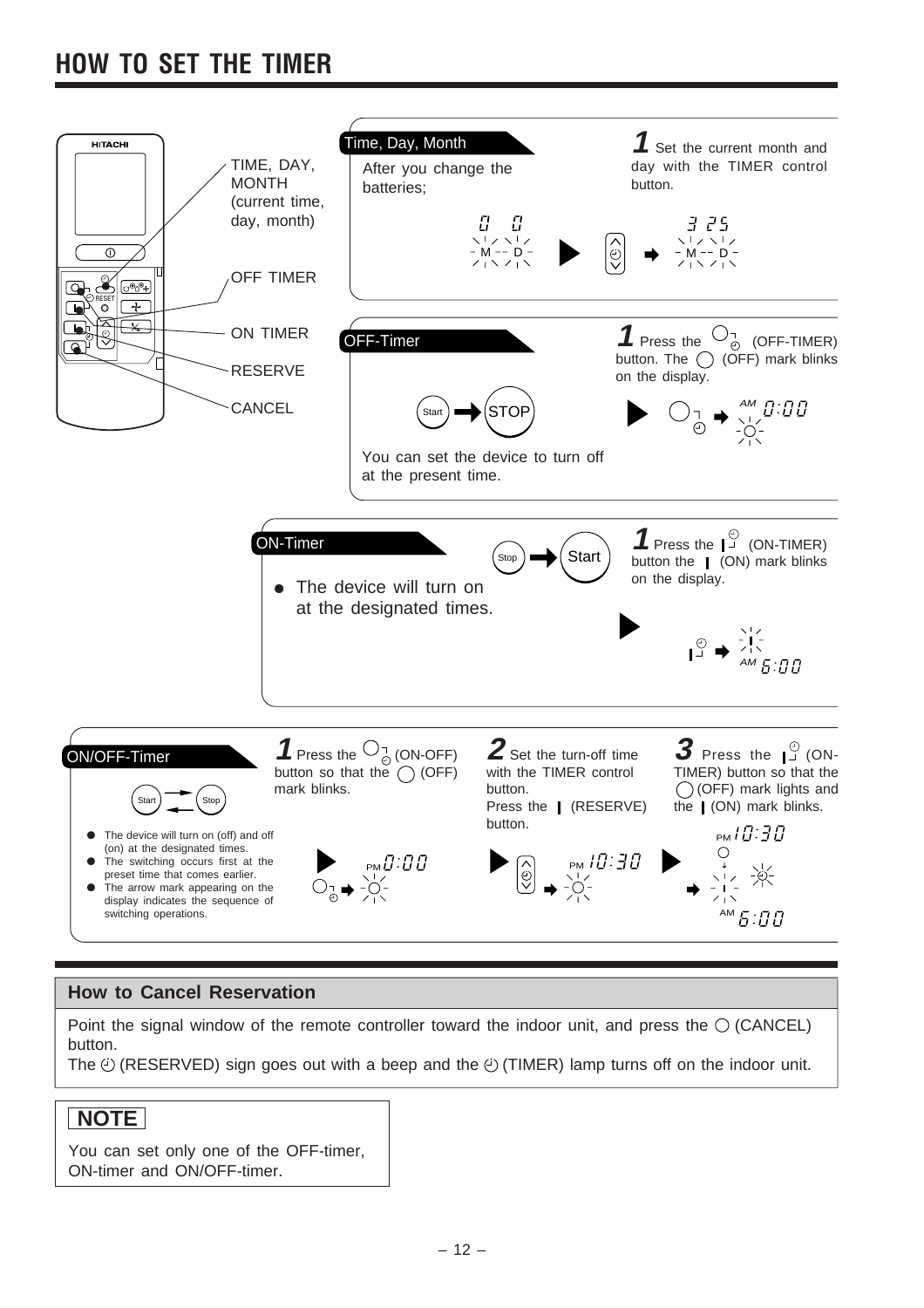**HSLISKE ENGLISH**



- The timer may be used in three ways: off-timer, on-timer, and ON/OFF (OFF/ON)-timer. Set the current time at first because it serves as a reference.
- As the time settings are stored in memory in the remote controller, you only have to press the (RESERVE) button in order to use the same settings next time.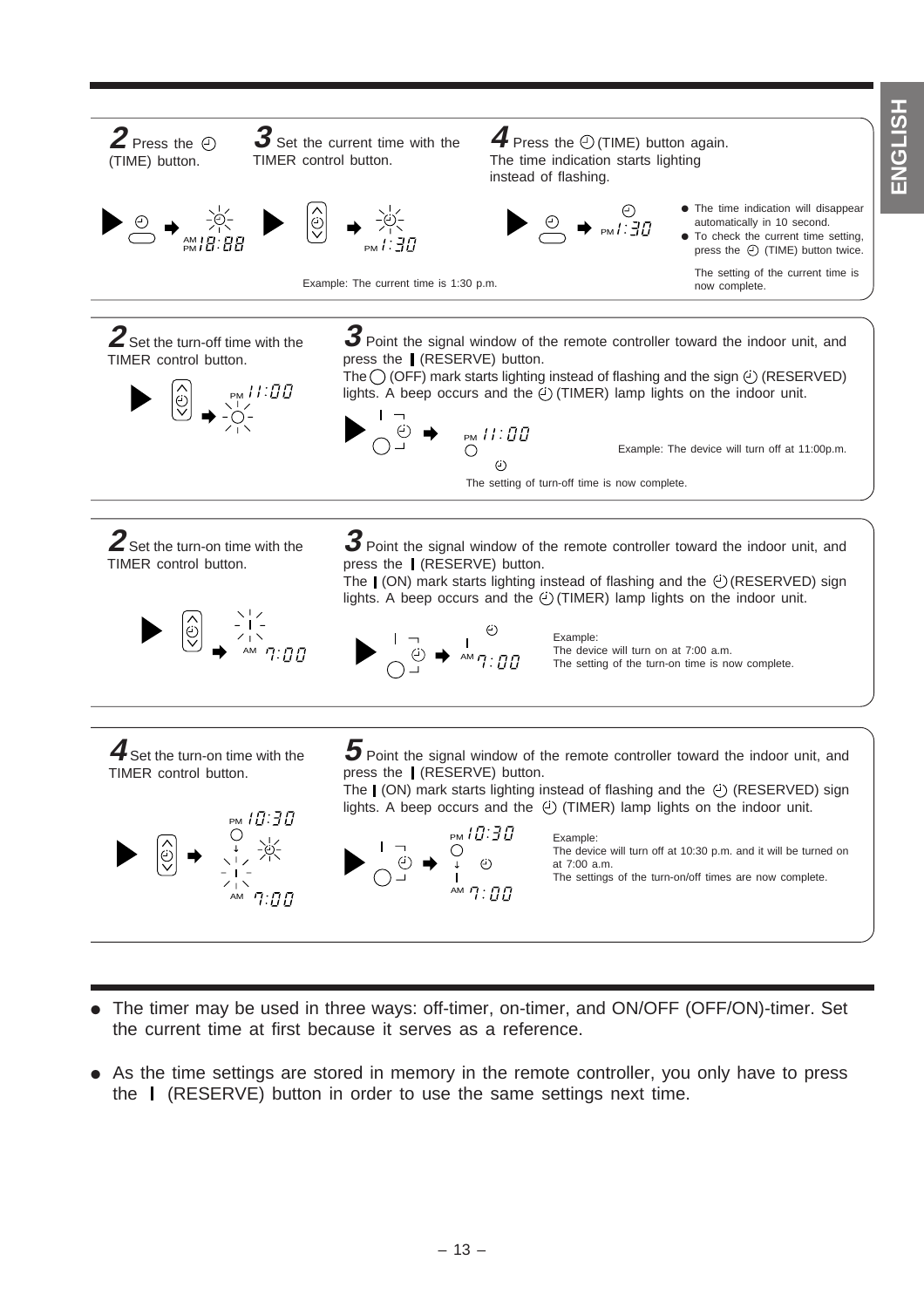Set the current time at first if it is not set before (see the pages for setting the current time). Press the  $\odot$  (SLEEP) button, and the display changes as shown below.



### **How to Cancel Reservation**

Point the signal window of the remote controller toward the indoor unit, and press the  $\bigcirc$  (CANCEL) button.

The  $\odot$  (RESERVED) sign goes out with a beep and the  $\odot$  (TIMER) lamp turns off on the indoor unit.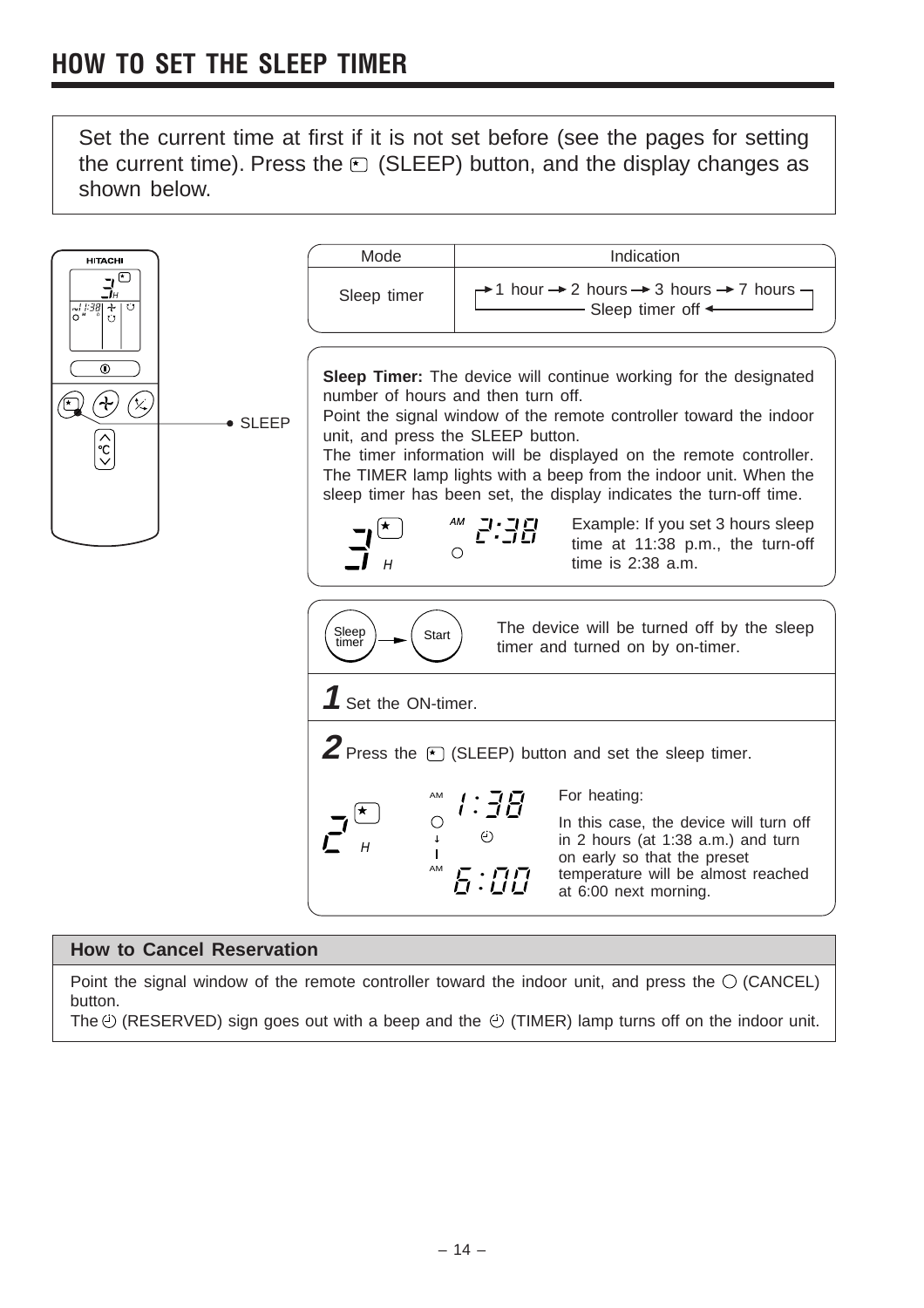## **Explanation of the sleep timer**

The device will control the FAN SPEED and room temperature automatically so as to be quiet and good for people's health.

## **NOTE**

- If date or current time is not set, sleep timer can not be set.
- If you set the sleep timer after the off-, on/off- or off/on-timer has been set, the sleep timer becomes effective instead of the off-, on/off- or off/on-timer set earlier.
- You can not set other timer during sleep timer operation.
- After sleep timer time is up and when press sleep button again, the sleep timer will be set as last setting.
- Sleep timer effective only once.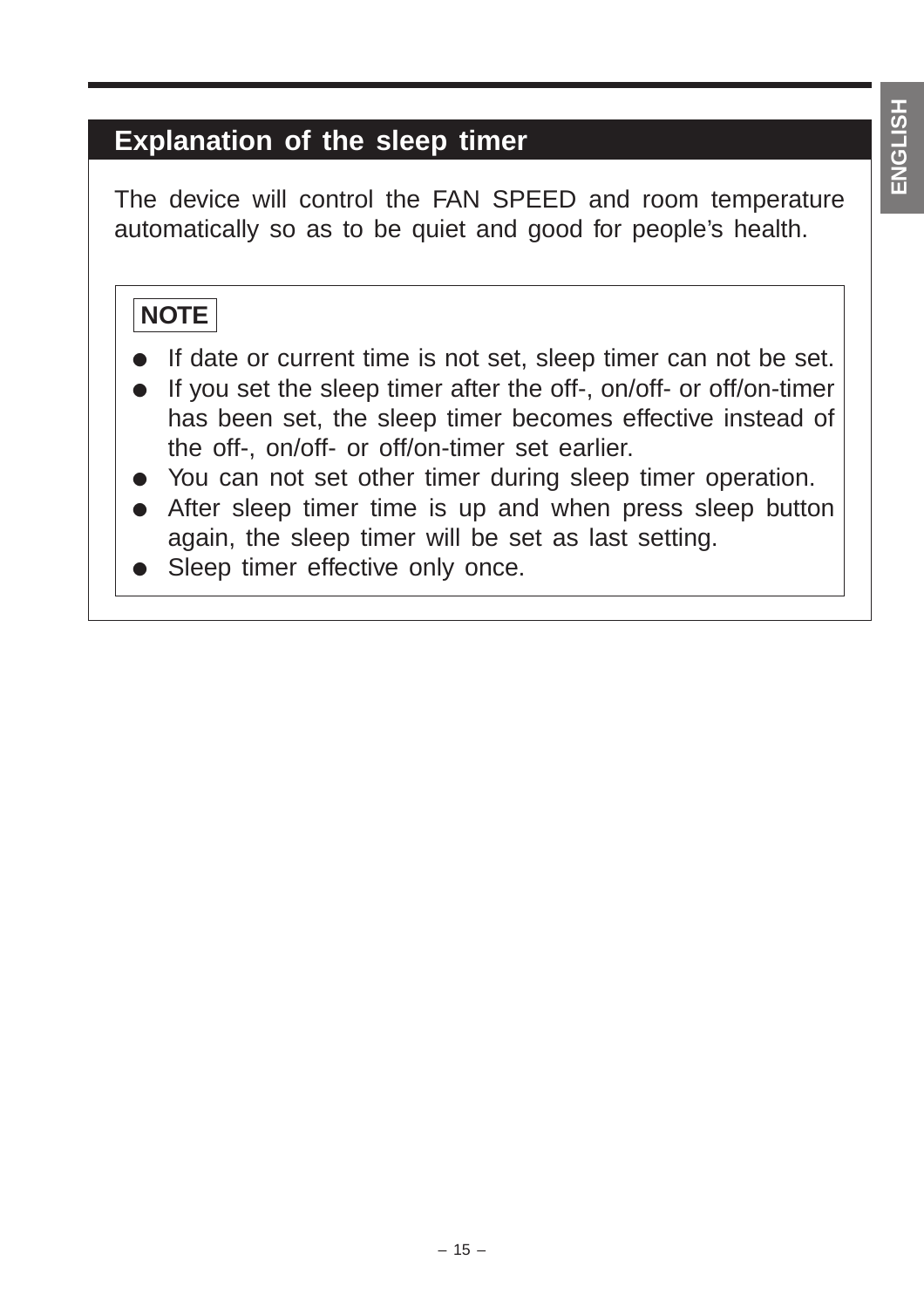

Adjustment of the conditioned air in the upward and downward directions.

The horizontal air deflector is automatically set to the proper angle suitable for each operation. The deflector can be swung up and down continuously and also set to the desired angle using the " $(x)$  (AUTO SWING)" button.

- If the "  $\overline{(\times)}$  (AUTO SWING)" button is pressed once, the horizontal air deflector swings up and down. If the button is pressed again, the deflector stops in its current position. Several seconds (about 6 seconds) may be required before the deflector starts to move.
- Use the horizontal air deflector within the adjusting range shown on the right.
- When the operation is stopped, the horizontal air deflector moves and stops at the position where the air outlet closes.

## **! CAUTION**

● In "Cooling" operation, do not keep the horizontal air deflector swinging for a long time. Some dew may form on the horizontal air deflector and dew may drop.









**2** Adjustment of the conditioned air to the left and right.

Hold the vertical air deflector as shown in the figure and adjust the conditioned air to the left and right.

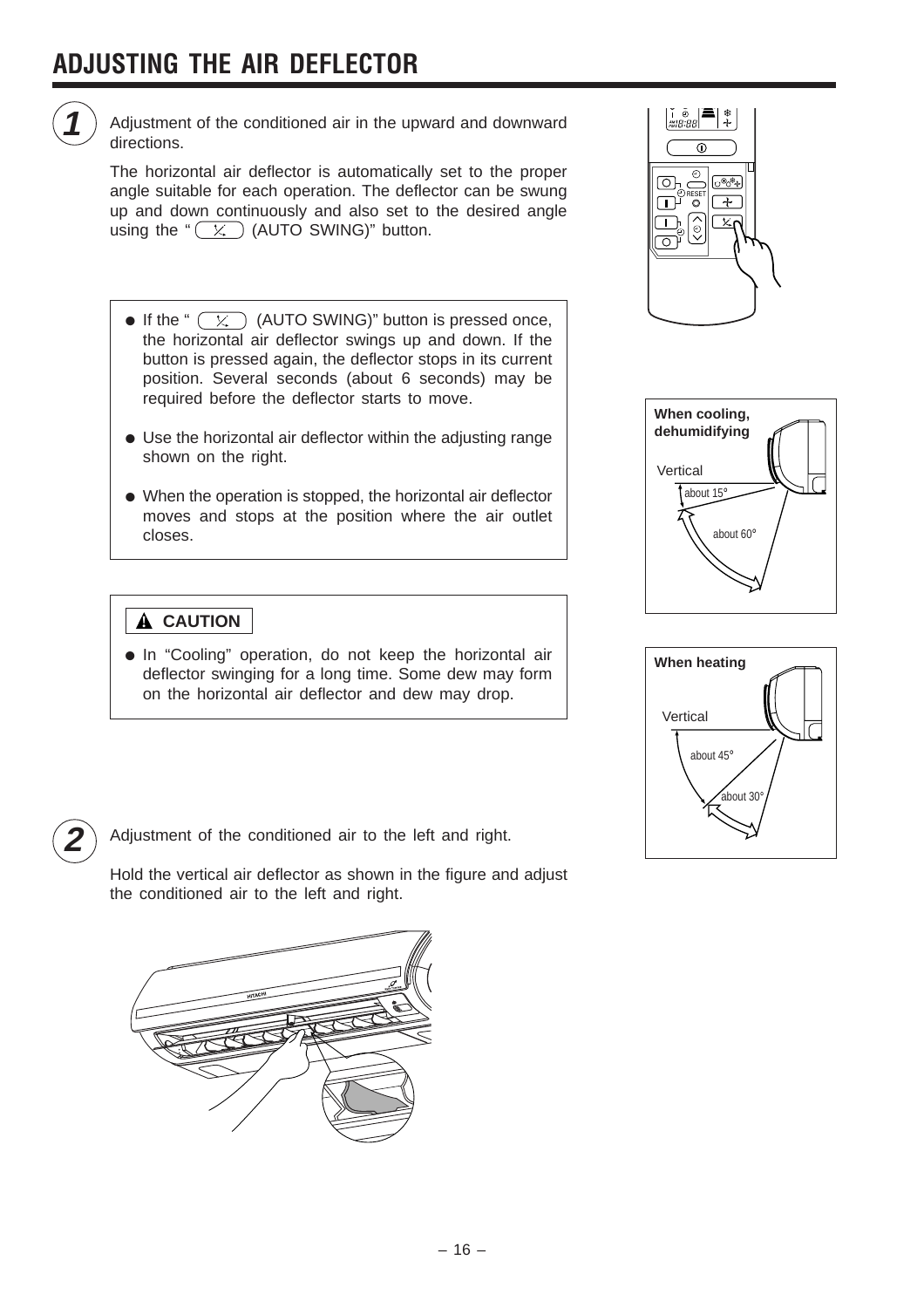## **HOW TO EXCHANGE THE BATTERIES IN THE REMOTE CONTROLLER**



1) Remove the cover as shown in the figure and take out the old batteries. =

Push and pull to the direction of arrow

## $2)$  Install the new batteries.

The direction of the batteries should match the marks in the case.



## **! CAUTION**

- 1. Do not use new and old batteries, or different kinds of batteries together.
- 2. Take out the batteries when you do not use the remote controller for 2 or 3 months.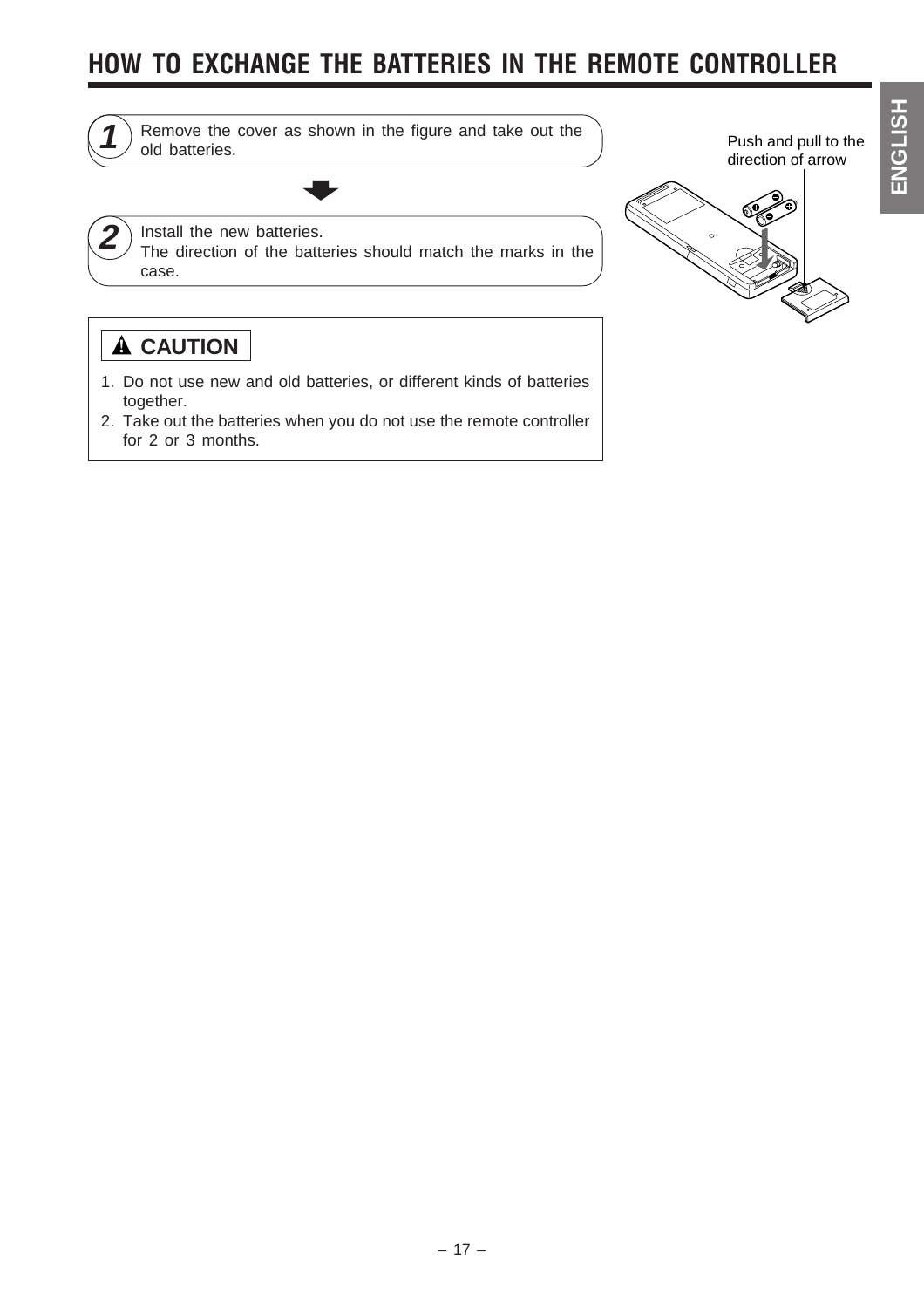

# **A** Warning **1 i**  $\overline{\phantom{a}}$  **i** is possible to reduce heat entering the room through windows.

## A Caution

Do not close the room for a long period of time. Occasionally open the door and windows

to allow the entrance of fresh air.



## **Do Not Forget To Clean The Air Filter Please Adjust Suitable Temperature**

Dusty air filter will reduce the air volume and the cooling efficiency. To prevent from wasting electric energy, please clean the filter every 2 weeks.



## **Ventilation Constraining Transformation** Effective Usage Of Timer

At night, please use the "OFF or ON timer operation mode", together with your wake up time in the morning. This will enable you to enjoy a comfortable room temperature. Please use the timer effectively.



# **For Baby And Children**

Please pay attention to the room temperature and air flow direction when operating the unit for baby, children and old folks who have difficulty in movement.

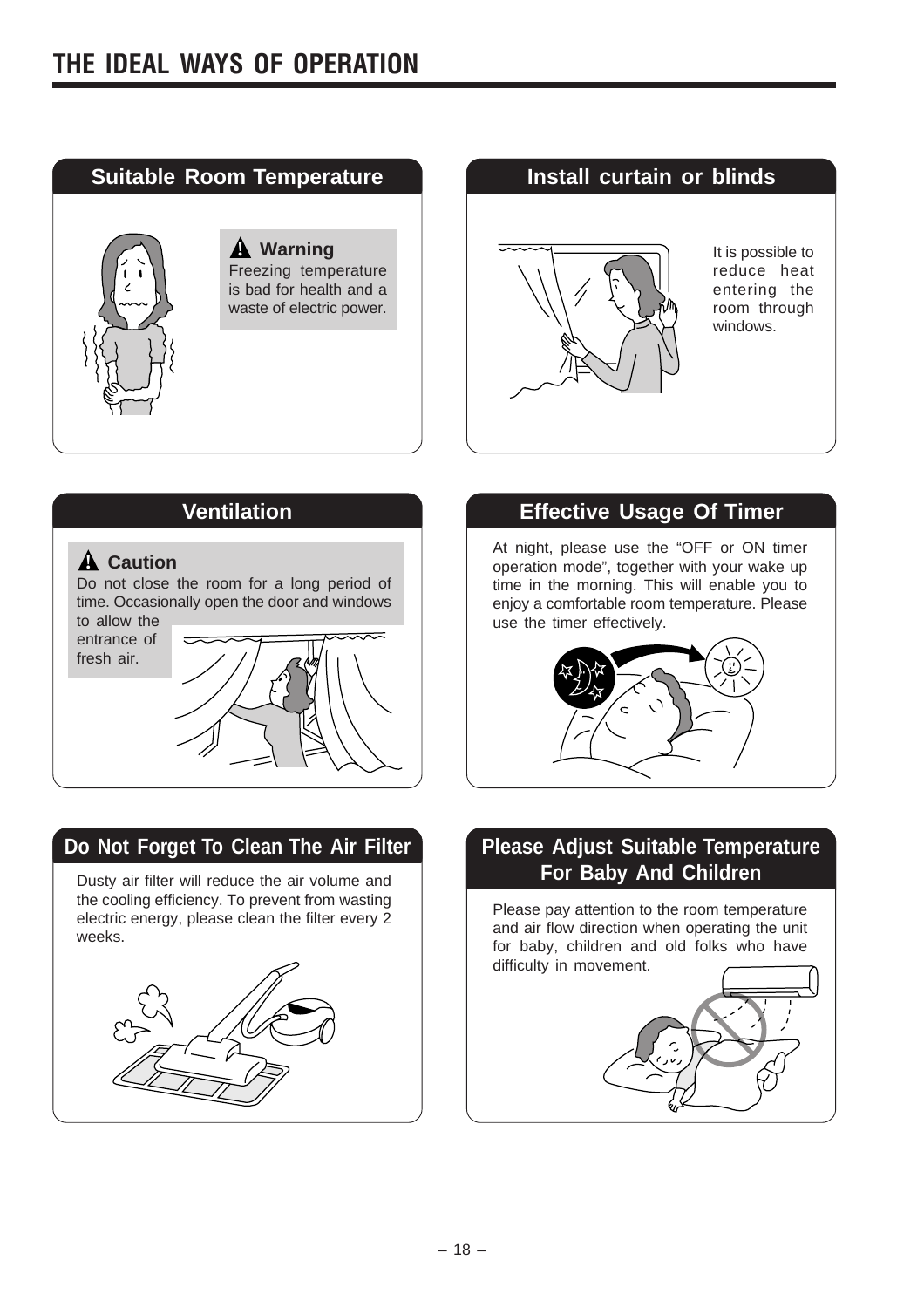## **The Air Conditioner And The Heat Source In The Room**

## A Caution

If the amount of heat in the room is above the cooling capability of the air conditioner (for example: more people entering the room, using heating equipments and etc.), the preset room temperature cannot be achieved.



## **Not Operating For A Long Time**

When the indoor unit is not to be used for a long period of time, please switch off the power from the mains. If the power from mains remains "ON", the indoor unit still consumes about 8W in the operation control circuit even if it is in "OFF" mode.



## **When Lightning Occurs**

### A Warning

To protect the whole unit during lightning, please stop operating the unit and remove the plug from the socket.



## **Interference From Electrical Products**

To avoid noise interference, please place the indoor unit and its remote controller at least 1m away from electrical products.

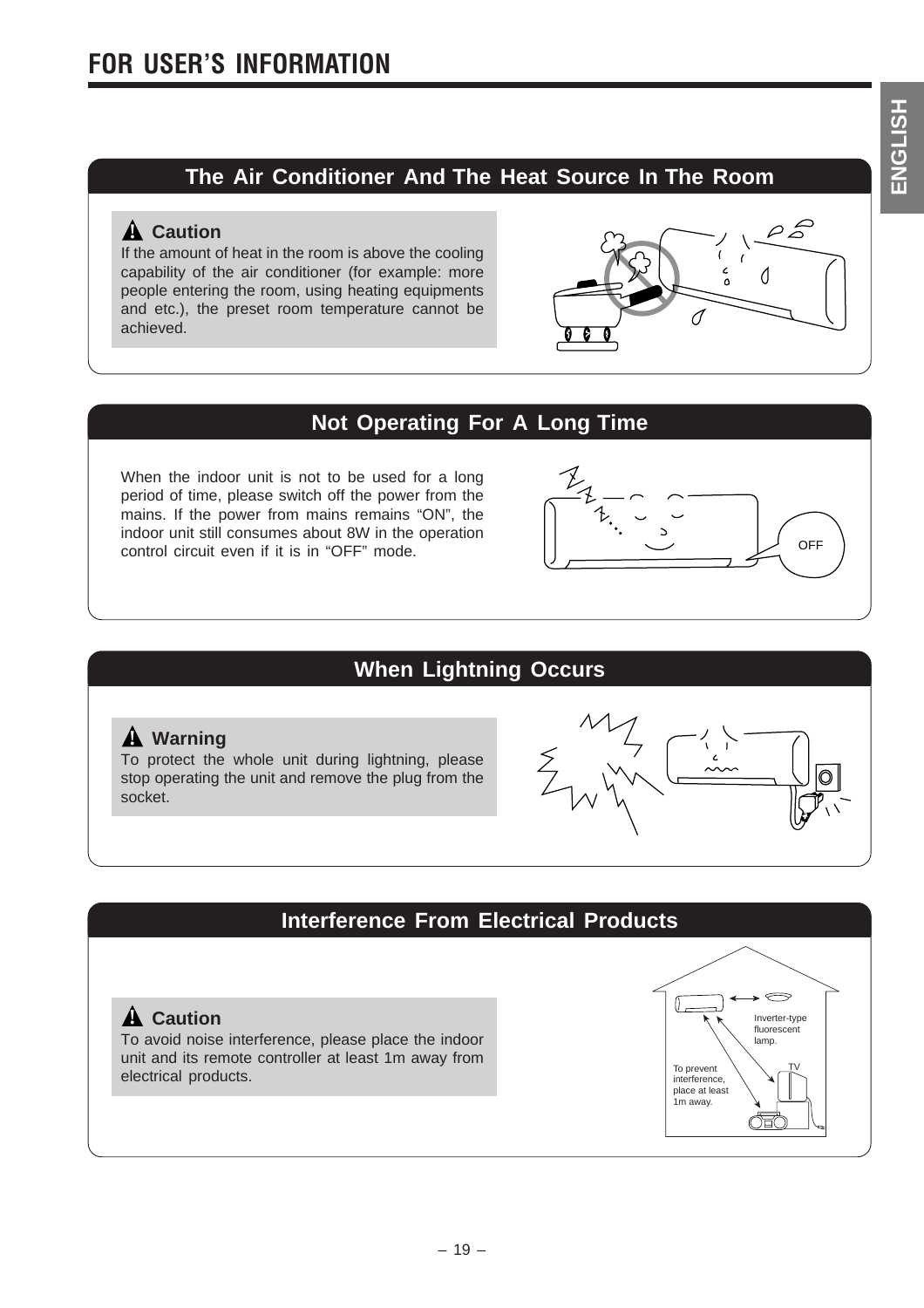## **ATTACHING THE AIR CLEANSING AND DEODORIZING FILTERS**



Cleaning and maintenance must be carried out only by qualified service personal. Before cleaning, stop operation and switch off the power supply.



### *1* **Open the front panel.**

*2* **Remove the filter.**

filter.

● Pull up the front panel by holding it at both sides with both hands.









### *3* **Attaching the Nano Titanium filters to the filter.**

● Push upward to release the claws and pull out the

● Attach the Nano Titanium filters to the frame by gently compress its both sides and release after insertion into filter frame.





### *4* **Attach the filters.**

the structure.

**A** CAUTION Do not bend the Nano Titanium filter as it may cause damage to

- Attach the filters by ensuring that the surface written "FRONT" is facing front.
- After attaching the filters, push the front panel at three arrow portion as shown in figure and close it.



## **NOTE**

- In case of removing the Nano Titanium filters, please follow the above procedures.
- The cooling capacity is slightly weakened and the cooling speed becomes slower when the Nano Titanium filters are used. So, set the fan speed to "HIGH" when using it in this condition.
- Nano Titanium filters are not washable and can be use in 1 year time. Type number for this air cleansing filter is <SPX-CFH15>. Please use this number for ordering when you want to renew it.
- Do not operate the air conditioner without filter. Dust may enter the air conditioner and fault may occur.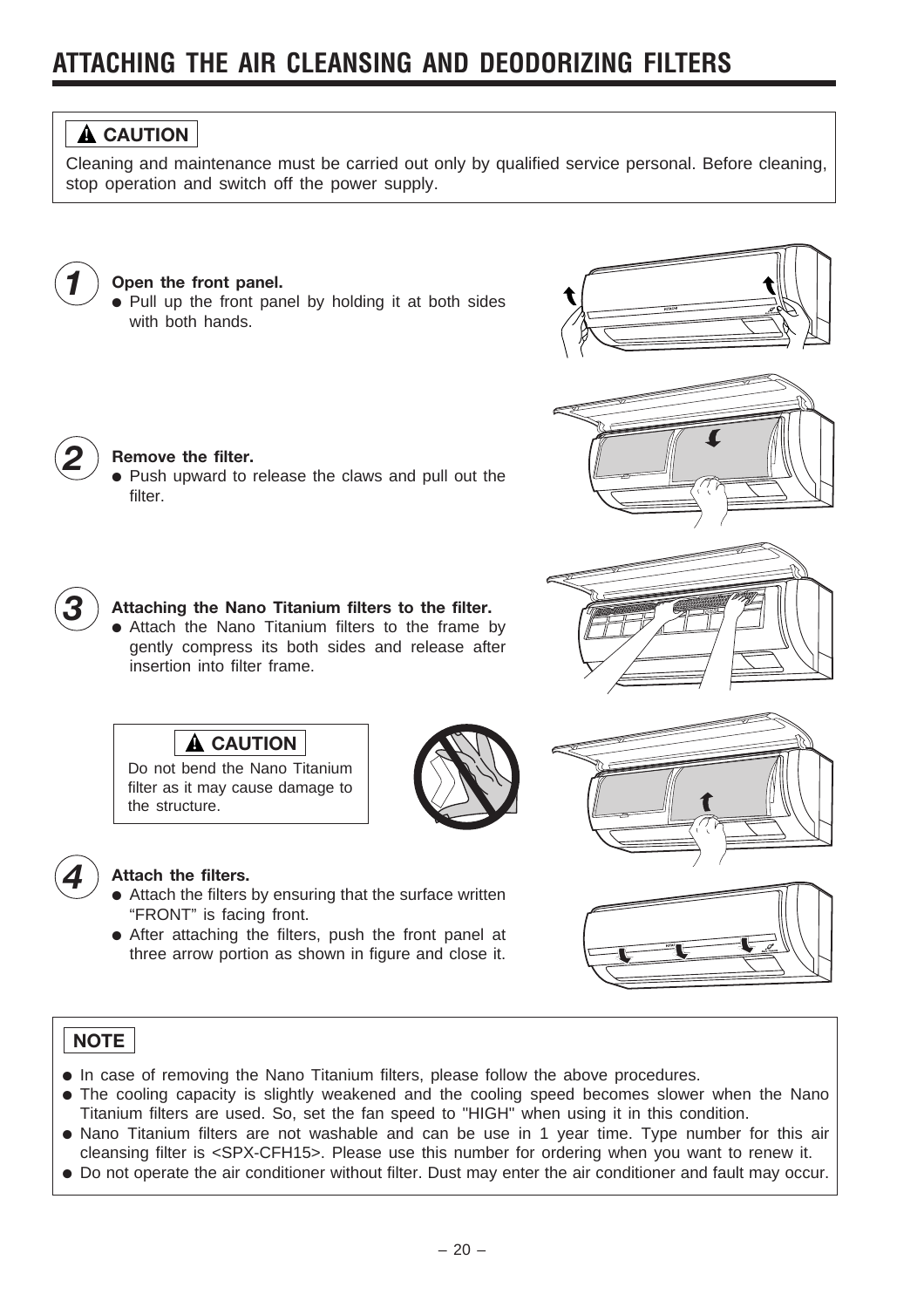## **MAINTENANCE**

## **! CAUTION**

Cleaning and maintenance must be carried out only by qualified service personal. Before cleaning, stop operation and switch off the power supply.

## **1. AIR FILTER**

Clean the air filter, as it removes dust inside the room. In case the air filter is full of dust, the air flow will decrease and the cooling capacity will be reduced. Further, noise may occur. Be sure to clean the filter following the procedure below.

## PROCEDURE

**1** Open the front panel and remove the filter ● Gently lift and remove the air cleansing and deodorizing filter from the air filter frame.

**2** Vacuum dust from the air filter and air cleansing and deodorizing filter using vacuum cleaner. If there is too much dust, rinse under running tap water and gently brush it with soft bristle brush. Allow filters to dry in shade.

**B** Re-insert the air cleansing and deodorizing filter to the filter frame. Set the filter with

"FRONT" mark facing front, and slot them into

the original state. ● After attaching the filters, push the front panel at three arrow portions as shown in figure and close it.







### **NOTE:**

• Air cleansing and deodorizing filter should be cleaned every month or sooner if noticeable loading occurs. When used overtime, it may loose its deodorizing function. For maximum performance, it is recommended to replace it every 3-6 months depending on application requirements.

## **! CAUTION**

- $\bullet$  Do not wash with hot water at more than 40 $\degree$ C. The filter may shrink.
- When washing it, shake off moisture completely and dry it in the shade; do not expose it directly to the sun. The filter may shrink.
- Do not use detergent on the air cleansing and deodorizing filter as some detergent may deteriorate the filter electrostatic performance.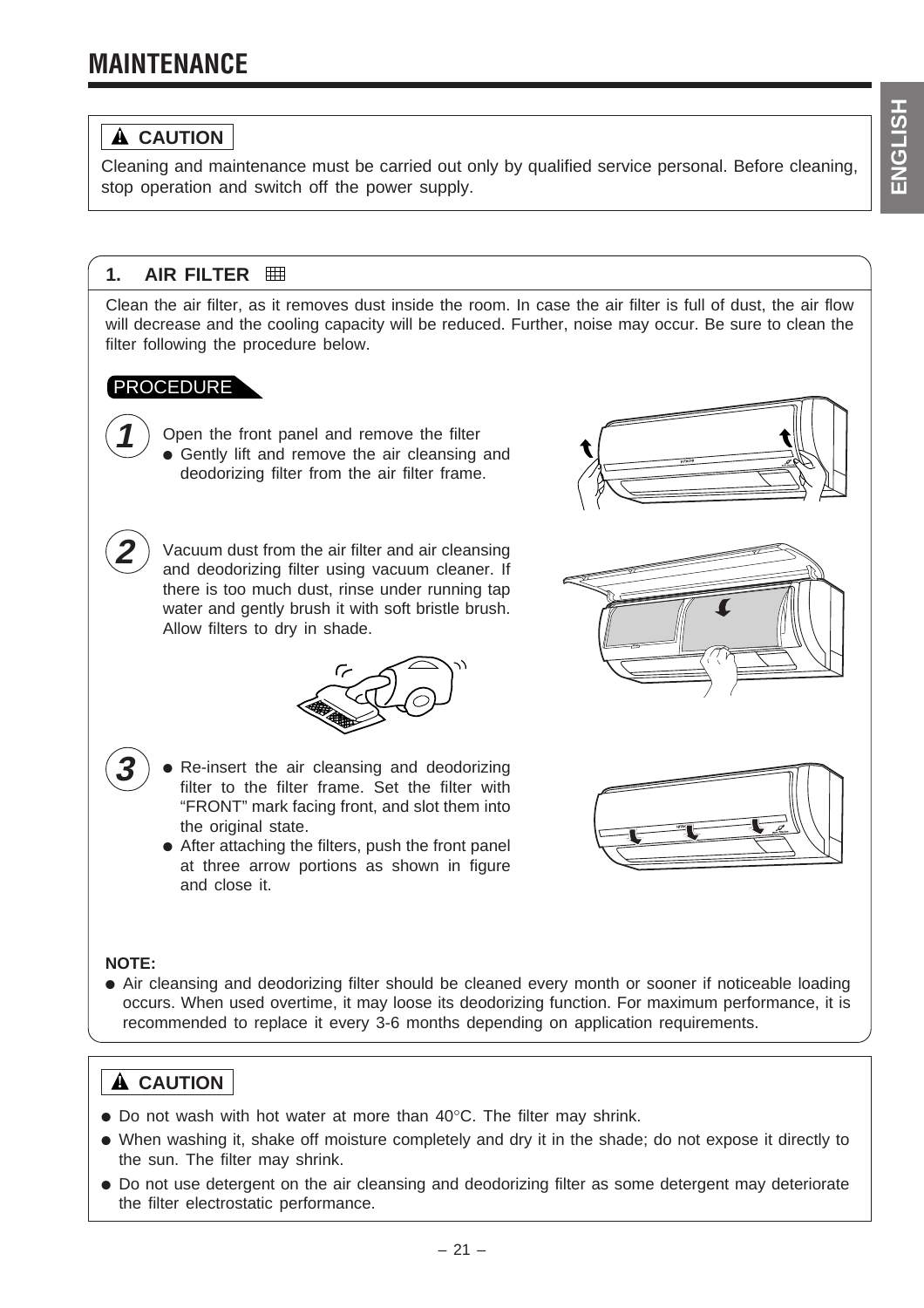### **2. Washable Front Panel**

• Remove the front panel and wash with clean water.

Wash it with a soft sponge. After using neutral detergent, wash thoroughly with clean water.

- When front panel is not removed, wipe it with a soft dry cloth. Wipe the remote controller thoroughly with a soft dry cloth.
- Wipe the water thoroughly. If water remains at indicators or signal receiver of indoor unit, it causes trouble.

Method of removing the front panel. Be sure to hold the front panel with both hands to detach and attach it.





- When the front panel is fully opened with both hands, push the right arm to the inside to release it, and while closing the front panel slightly, put it out forward.
- Attaching the Front Panel Flange
- Move the projections of the left and right arms into the **Flanges** in the unit and securely insert them into the holes.

Hole

## **! CAUTION**

- Do not splash or direct water to the body of the unit when cleaning it as this may cause short circuit.
- Never use hot water (above 40°C), benzine, gasoline, acid, thinner or a brush, because they will damage the plastic surface and the coating.



Projection

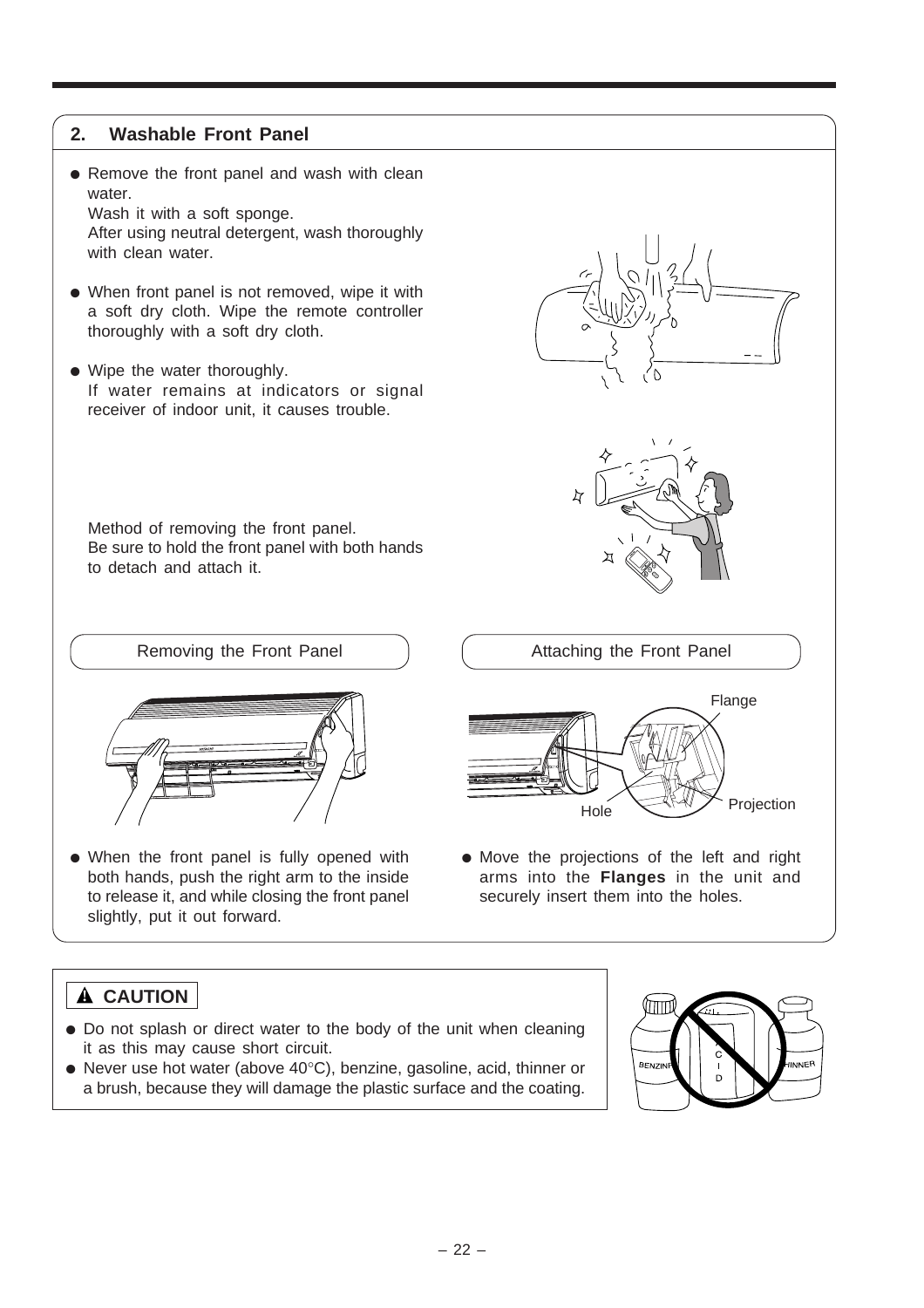## **A** CAUTION

Cleaning and maintenance must be carried out only by qualified service personal. Before cleaning, stop operation and switch off the power supply.

## **3. MAINTENANCE AT BEGINNING OF LONG OFF PERIOD**

- Run the unit by setting the operation mode to  $*$ (COOL), the temperature to 32°C and the fan speed to HI for about half a day on a fine day, and dry the whole of the unit.
- $\zeta$ Air Blow

• Switch off the power plug.

## **REGULAR INSPECTION**

PLEASE CHECK THE FOLLOWING POINTS BY QUALIFIED SERVICE PERSONAL EITHER EVERY HALF YEARLY OR YEARLY. CONTACT YOUR SALES AGENT OR SERVICE SHOP.

|                  |               | Is the earth line disconnected or broken?                                                                   |
|------------------|---------------|-------------------------------------------------------------------------------------------------------------|
| 2                |               | Is the mounting frame seriously affected by rust and is the<br>outdoor unit tilted or unstable?             |
| $\boldsymbol{3}$ | ↷╭<br>Confirm | Is the plug of power line firmly plugged into the socket?<br>(Please ensure no loose contact between them). |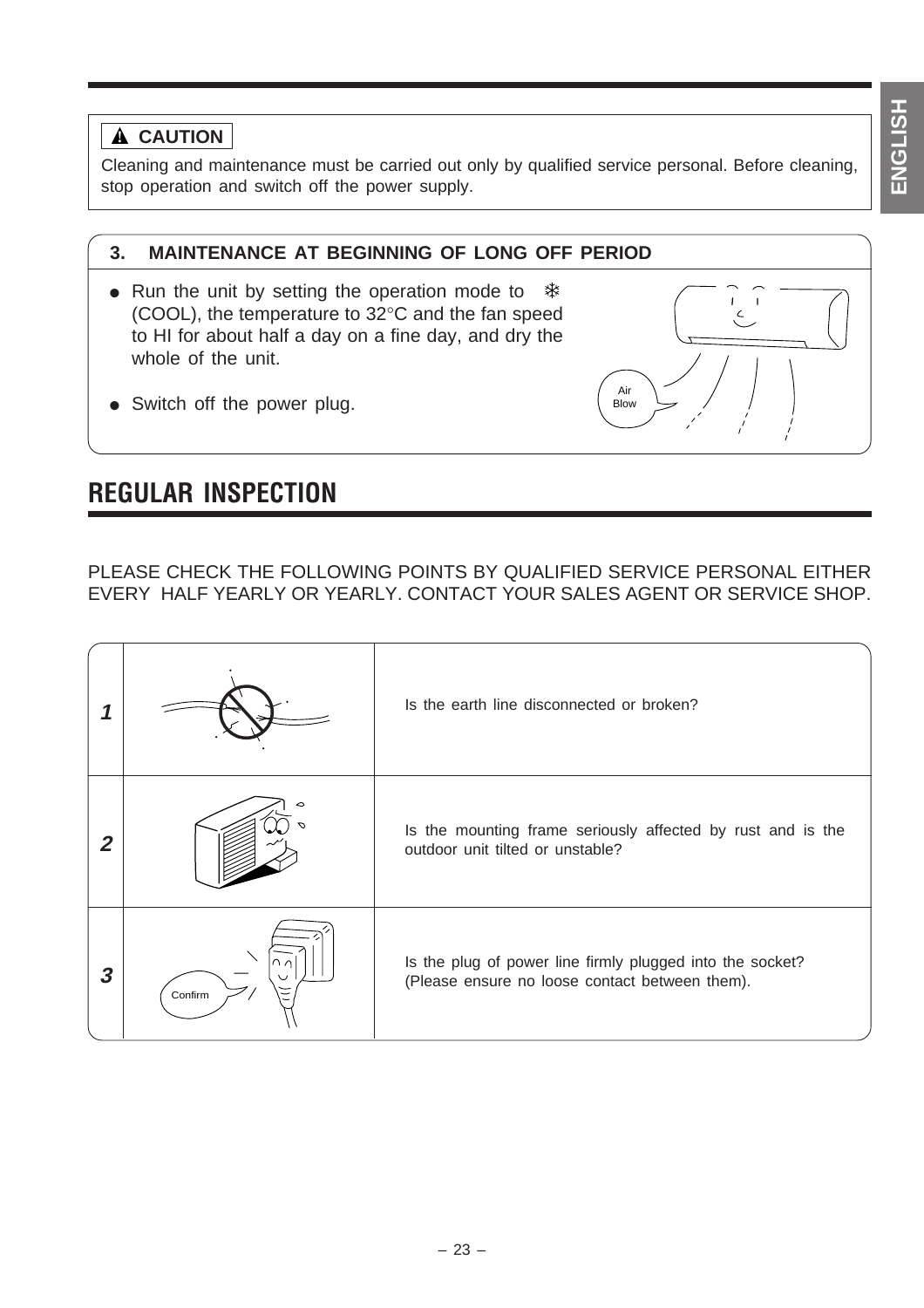## **AFTER SALE SERVICE AND WARRANTY**

## **WHEN ASKING FOR SERVICE, CHECK THE FOLLOWING POINTS.**

| <b>CONDITION</b>                                        | <b>CHECK THE FOLLOWING POINTS</b>                                                                                                                                                                                                                             |
|---------------------------------------------------------|---------------------------------------------------------------------------------------------------------------------------------------------------------------------------------------------------------------------------------------------------------------|
| When it does not operate                                | $\bullet$ Is the fuse all right?<br>Is the voltage extremely high or low?<br>• Is the circuit breaker "ON"?                                                                                                                                                   |
| When it does not cool well<br>When it does not hot well | Was the air filter cleaned?<br>Does sunlight fall directly on the outdoor unit?<br>• Is the air flow of the outdoor unit obstructed?<br>• Are the doors or windows opened, or is there any source of<br>heat in the room?<br>Is the set temperature suitable? |

| <b>Notes</b><br>• In quiet operation or stopping the operation, the following phenomena<br>may occassionally occur, but they are not abnormal for the operation.<br>Slight flowing noise of refrigerant in the refrigerating cycle.<br>(1)<br>Slight rubbing noise from the fan casing which is cooled and then<br>(2)<br>gradually warmed as operation stops.<br>• The odor will possibly be emitted from the room air conditioner because<br>the various odor, emitted by smoke, foodstuffs, cosmetics and so on,<br>sticks to it. So the air filter and the evaporator regularly must be cleaned<br>to reduce the odor. |
|----------------------------------------------------------------------------------------------------------------------------------------------------------------------------------------------------------------------------------------------------------------------------------------------------------------------------------------------------------------------------------------------------------------------------------------------------------------------------------------------------------------------------------------------------------------------------------------------------------------------------|
|----------------------------------------------------------------------------------------------------------------------------------------------------------------------------------------------------------------------------------------------------------------------------------------------------------------------------------------------------------------------------------------------------------------------------------------------------------------------------------------------------------------------------------------------------------------------------------------------------------------------------|

- Please contact your sales agent immediately if the air conditioner still fails to operate normally after the above inspections. Inform your agent of the model of your unit, production number, date of installation. Please also inform him regarding the fault.
- Power supply shall be connected at the rated voltage, otherwise the unit will be broken or could not reach the specified capacity.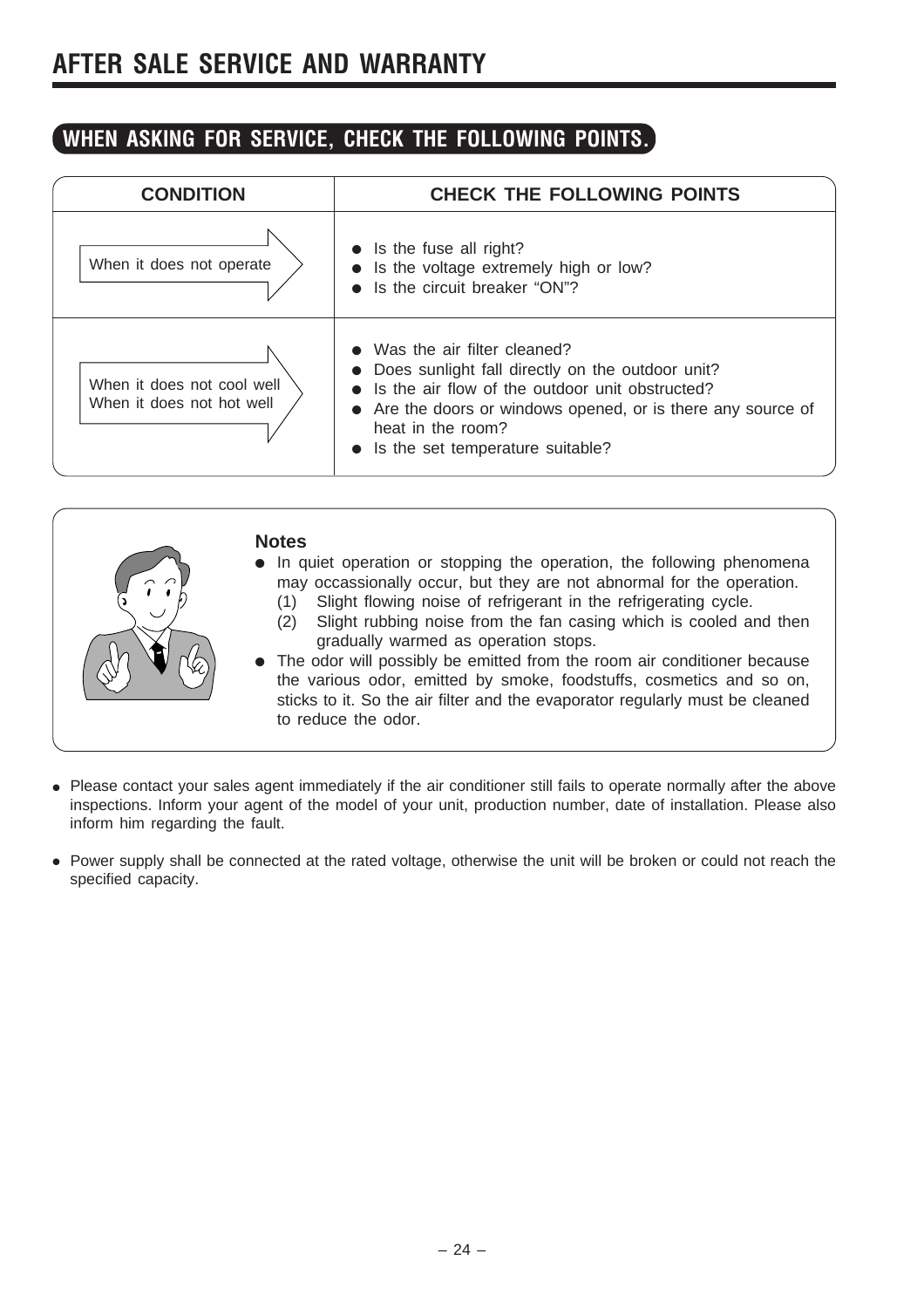Please note:

On switching on the equipment, particularly when the room light is dimmed, a slight brightness fluctuation may occur. This is of no consequence.

The conditions of the local Power Supply Companies are to be observed.

### **Note**

Avoid to use the room air conditioner for cooling operation when the outside temperature is below  $\bullet$ 21°C (70°F).

The recommended maximum and minimum operating temperatures of the hot and cold sides should be as below:

|         |                       | Cooling |         | Heating |         |
|---------|-----------------------|---------|---------|---------|---------|
|         |                       | Minimum | Maximum | Minimum | Maximum |
| Indoor  | Dry bulb $\mathrm{C}$ | 21      | 32      | 20      | 27      |
|         | Wet bulb °C           | 15      | 23      | 12      | 19      |
|         | Dry bulb $\mathrm{C}$ | 21      | 43      |         | 21      |
| Outdoor | Wet bulb °C           | 15      | 26      |         | 15      |

## **MEMO**